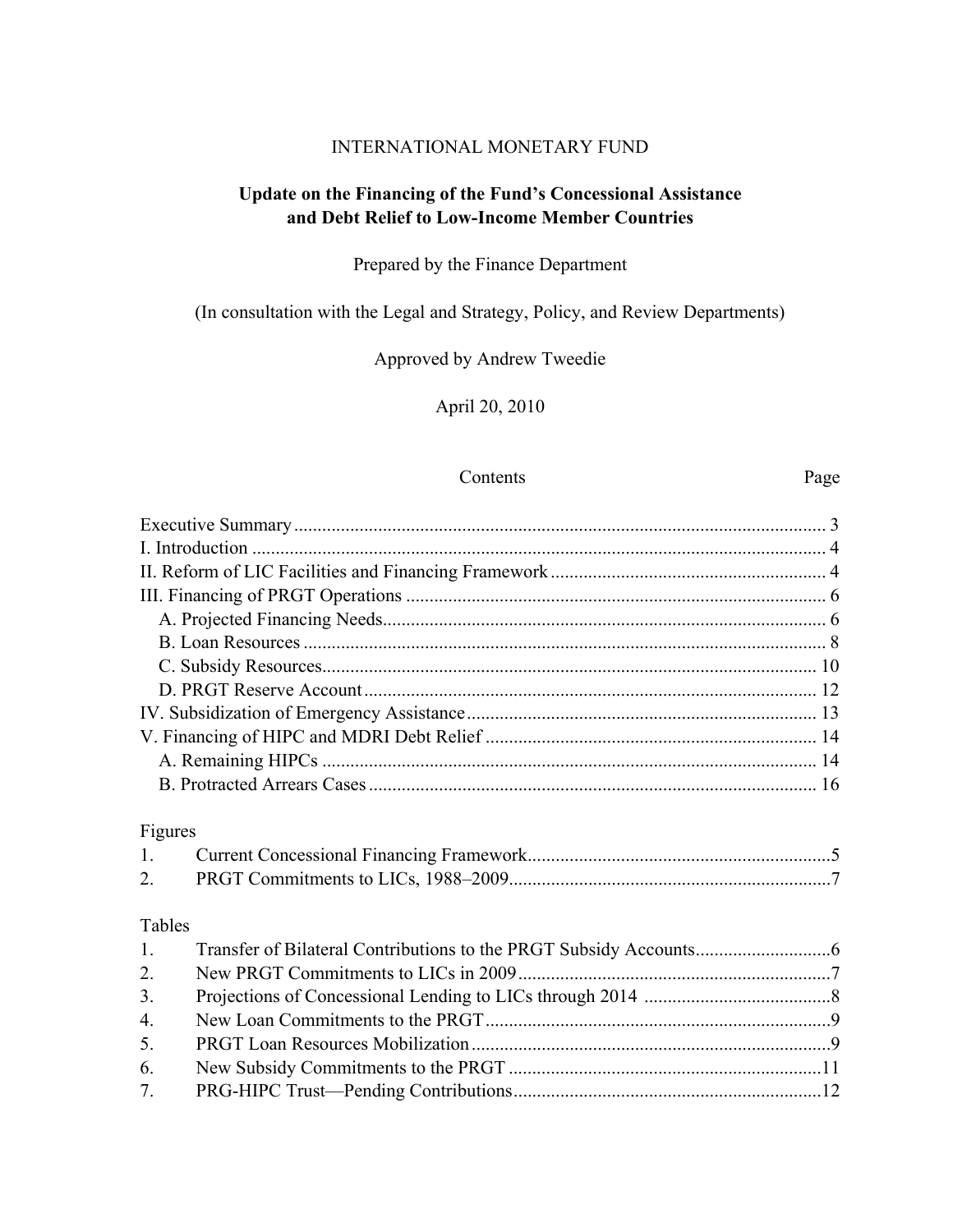Appendix Tables

| 1. | Summary of Bilateral Commitments to the PRGF-ESF and PRGF-HIPC Trusts 18 |  |
|----|--------------------------------------------------------------------------|--|
| 2. |                                                                          |  |
| 3. |                                                                          |  |
| 4. |                                                                          |  |
| 5. |                                                                          |  |
| 6. |                                                                          |  |
| 7. |                                                                          |  |
| 8. |                                                                          |  |
| 9. | Information on Pending Bilateral Contributions to the PRG-HIPC Trust 30  |  |
|    |                                                                          |  |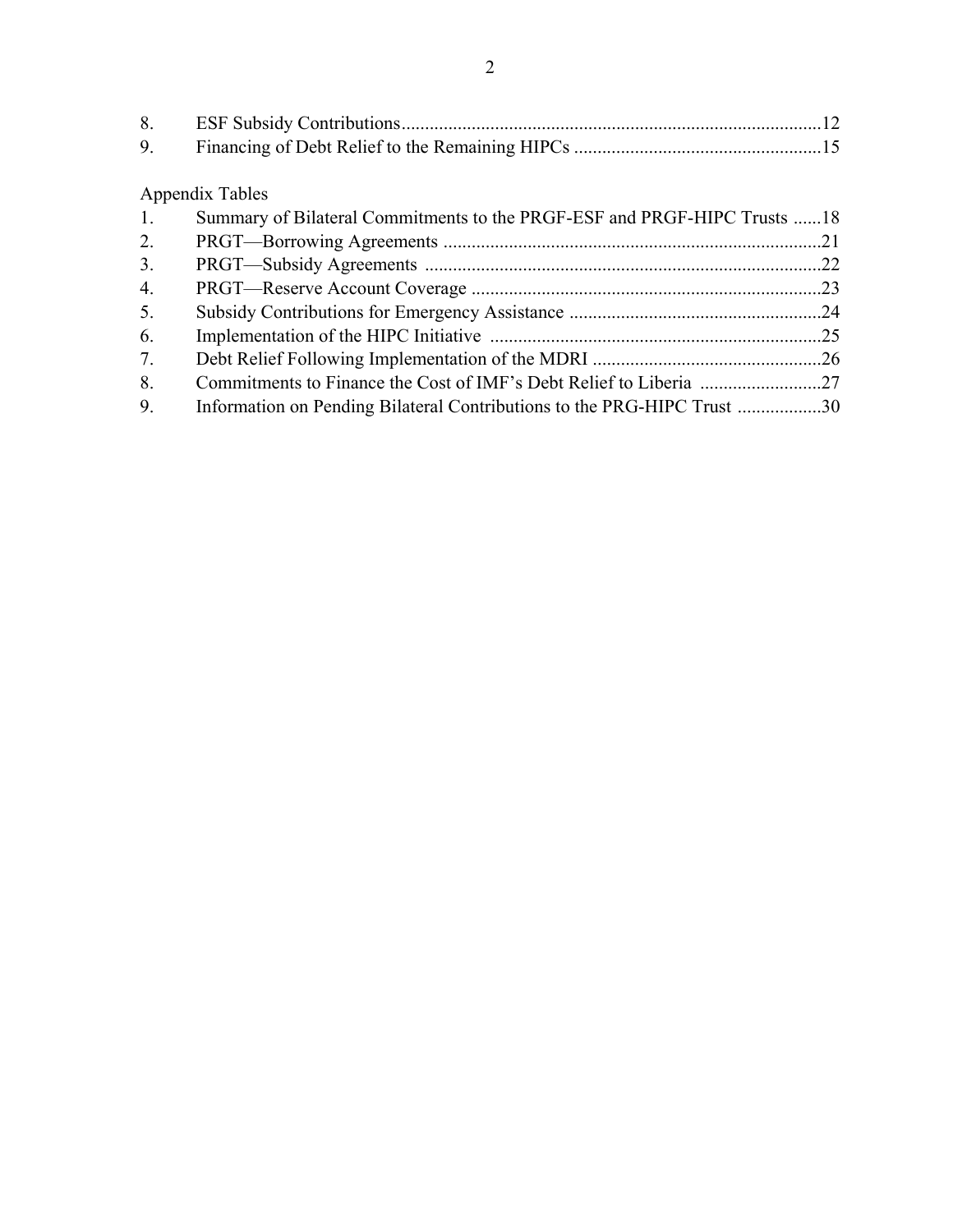### **EXECUTIVE SUMMARY**

**Comprehensive reforms of the Fund's concessional lending facilities for LICs and the associated financing framework became effective on January 7, 2010**. The new architecture of facilities and the new financing framework are now fully operational.

**In March 2010, the Board endorsed measures to facilitate mobilization of loan resources for the PRGT**. These include a voluntary encashment regime allowing loans of participating lenders to qualify as reserve assets; the issuance of PRGT notes; and a revised framework for lending in SDRs. Decisions to implement the new framework will be considered shortly; upon approval, consents will be sought from current PRGT lenders.

**Demand for PRGT loans through 2014 is expected to remain broadly in line with the earlier projection of SDR 11.3 billion**. New concessional loans of SDR 2.5 billion were committed in 2009 and latest projections point to a similar level in 2010, only slightly below the previous projection.

**Members have responded positively to the Managing Directors fund-raising request but additional loan resources are urgently needed to ensure funding of the PRGT**. Ten members have pledged about SDR 7.6 billion in additional loan resources, compared to the target of SDR 10.8 billion (including provision for a liquidity buffer to facilitate encashment). If new loan or note purchase agreements are not finalized quickly, available uncommitted loan resources could soon be depleted.

## **The package approved by the Executive Board in July 2009 for securing needed subsidies remains adequate to finance the potential PRGT demand through 2014**.

Seventeen members have committed additional subsidies totaling SDR 113 million, compared to the target of SDR 0.2–0.4 billion. It is important that additional bilateral subsidy contributions are forthcoming to complete this financing package. Remaining pledges made in the previous PRGF and ESF fund-raising rounds should also be disbursed as soon as possible.

**Available subsidy resources for EPCA/ENDA are likely to be sufficient to subsidize the remaining EPCA/ENDA credit**, including for the temporary interest relief.

**Available resources in the HIPC/MDRI accounts are projected to be sufficient to cover debt relief to the remaining HIPCs and MDRI cases**. A surplus of SDR 260–290 million is projected in the MDRI-I Trust. However, substantial additional HIPC resources will be needed when Somalia and Sudan are ready to embark on the HIPC Initiative.

**Liberia is making rapid progress toward the HIPC completion point, which is expected to be reached in 2010**. Those members that have not yet disbursed their pledges should do so as soon as possible.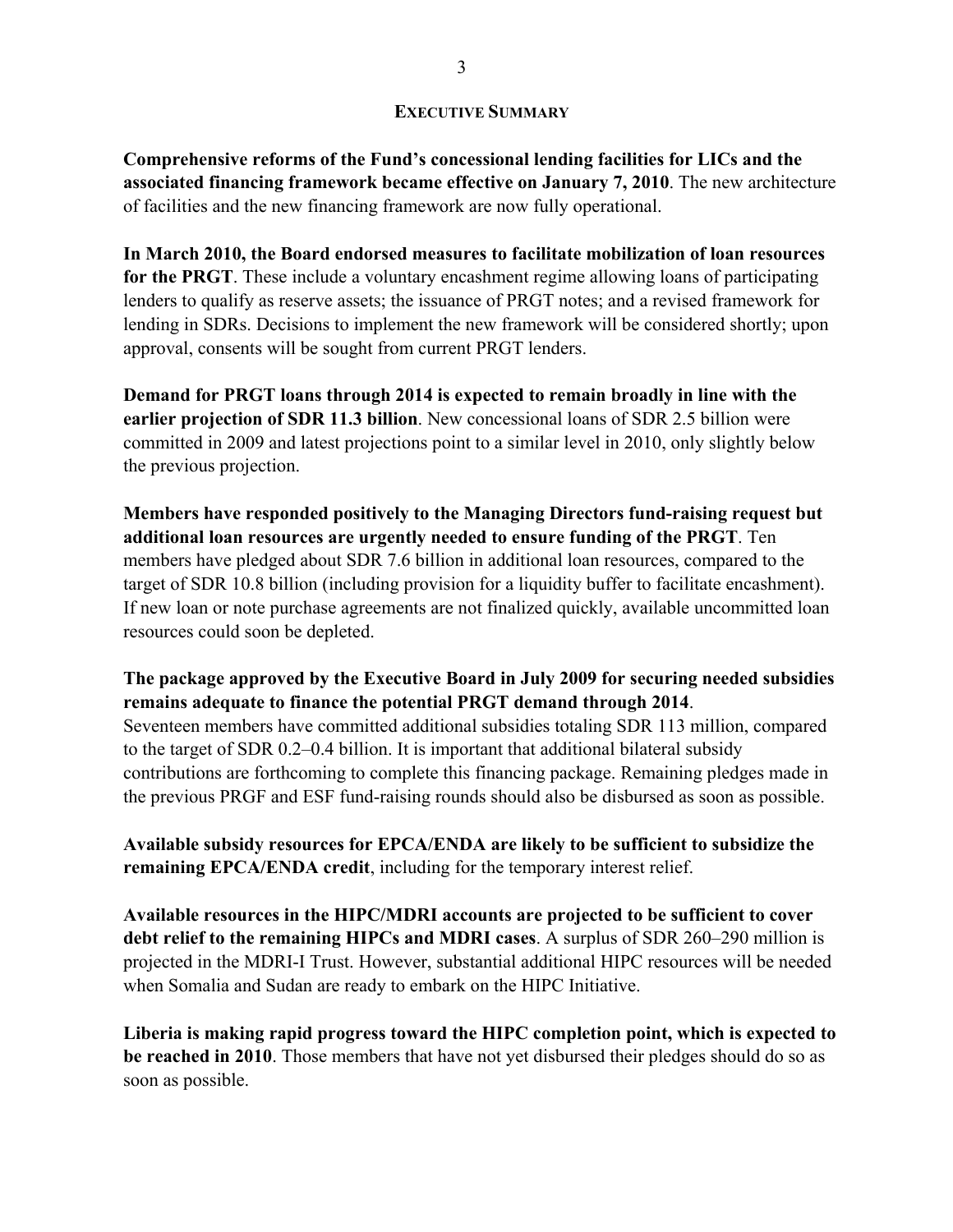## **I. INTRODUCTION**

1. **This paper reviews the status of financing for the Fund's concessional lending and debt relief activities for low-income countries (LICs)**. **<sup>1</sup>** It is based on the latest available data and projections, and it takes into account the commitments made so far in response to the Managing Director's fund-raising request of August 2009.

2. **The paper is organized as follows**. Section II summarizes: (i) the comprehensive reforms of the Fund's concessional lending instruments and the associated financing framework that have become effective since the last review; and (ii) the measures that the Board recently endorsed to facilitate the needed mobilization of loan resources. Section III on the financing of PRGT operations begins by reviewing the projected financing needs established in July 2009 in light of recent commitments under the PRGT, and then considers the status of loan and subsidy resources, before discussing developments in the PRGT Reserve Account. Sections IV and V provide updates on the subsidization of emergency assistance and the financing of debt relief under the HIPC and MDRI.

# **II. REFORM OF LIC FACILITIES AND FINANCING FRAMEWORK**

3. **In July 2009, the Executive Board approved far-reaching reforms of the Fund's concessional lending facilities for low-income countries (LICs)**. These reforms created a new architecture of facilities that is more flexible and tailored to the increasing diversity of LICs and their needs.<sup>2</sup> As part of the reform package, the Board also approved a new concessional financing framework, and the PRGF-ESF Trust was renamed the Poverty Reduction and Growth Trust (PRGT). These reforms became effective on January 7, 2010, when all current lenders and subsidy contributors to the Trust provided their consent to the relevant amendments of the PRGT Instrument. Key elements of the reform package include:

 **A new architecture of concessional facilities**, with three distinct facilities—the Extended Credit Facility (ECF) to provide flexible medium-term support; the Standby Credit Facility (SCF) for addressing short-term and precautionary needs; and the Rapid Credit Facility (RCF) to provide emergency support.

<sup>&</sup>lt;sup>1</sup> The decisions adopting both the PRG-HIPC Trust and MDRI Trust Instruments require that the Executive Board conduct semi-annual reviews of the financing of these Trusts (Decision No. 11436-(97/10), February 4, 1997, as amended; and Decision No. 13588-(05/99) MDRI, adopted November 23, 2005, and effective on January 5, 2006). Starting in 2002, staff has updated the Board regularly on the mobilization of resources for the subsidization of emergency assistance.

<sup>&</sup>lt;sup>2</sup> See *IMF Reforms Financial Facilities for Low-Income Countries* (PIN/09/94, 7/29/09).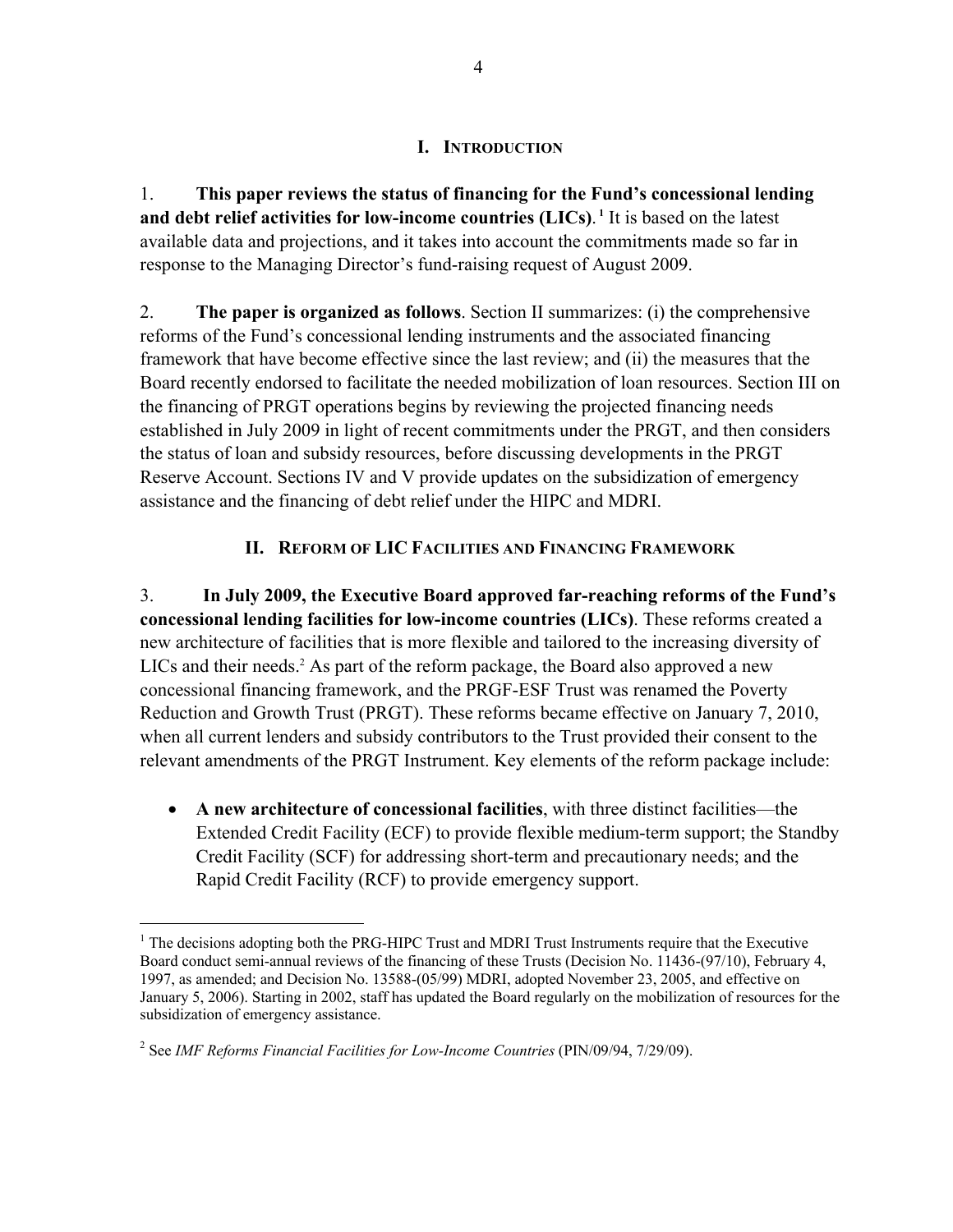- **Higher concessionality of the Fund's financial support**, provided in the form of exceptional interest relief to all LICs—zero percent interest on all concessional loans through end-December 2011 and subsidization of the rate of charge to zero percent for subsidized EPCA/ENDA through end-January 2012—and thereafter a new interest rate structure to ensure a permanent increase in concessionality.
- **Increased flexibility of the Fund's concessional financing framework under the PRGT**. To this end, a general loan account and a general subsidy account were established to receive and provide financing for all LIC facilities under the Trust. In addition, special loan and subsidy accounts for each of the new facilities would enable member countries to earmark their contributions for particular purposes, if they wish to do so (Figure 1).



## 4. **Following the effectiveness of the reform, the new PRGT financing framework**

**was put in place**. The Trust now has four loan accounts and five subsidy accounts (see Figure 1). Existing loan agreements on January 7, 2010 were transferred to the ECF Loan Account. Similarly, subsidy resources in the PRGF or PRGF-ESF Subsidy Accounts were transferred to the ECF Subsidy Account, unless contributors requested that their resources be transferred to the new General Subsidy Account (GSA) or the Special Subsidy Accounts. In addition, some contributors requested the balances of their contribution in the ESF Subsidy Account be transferred to the GSA and the Special Subsidy Accounts (Table 1).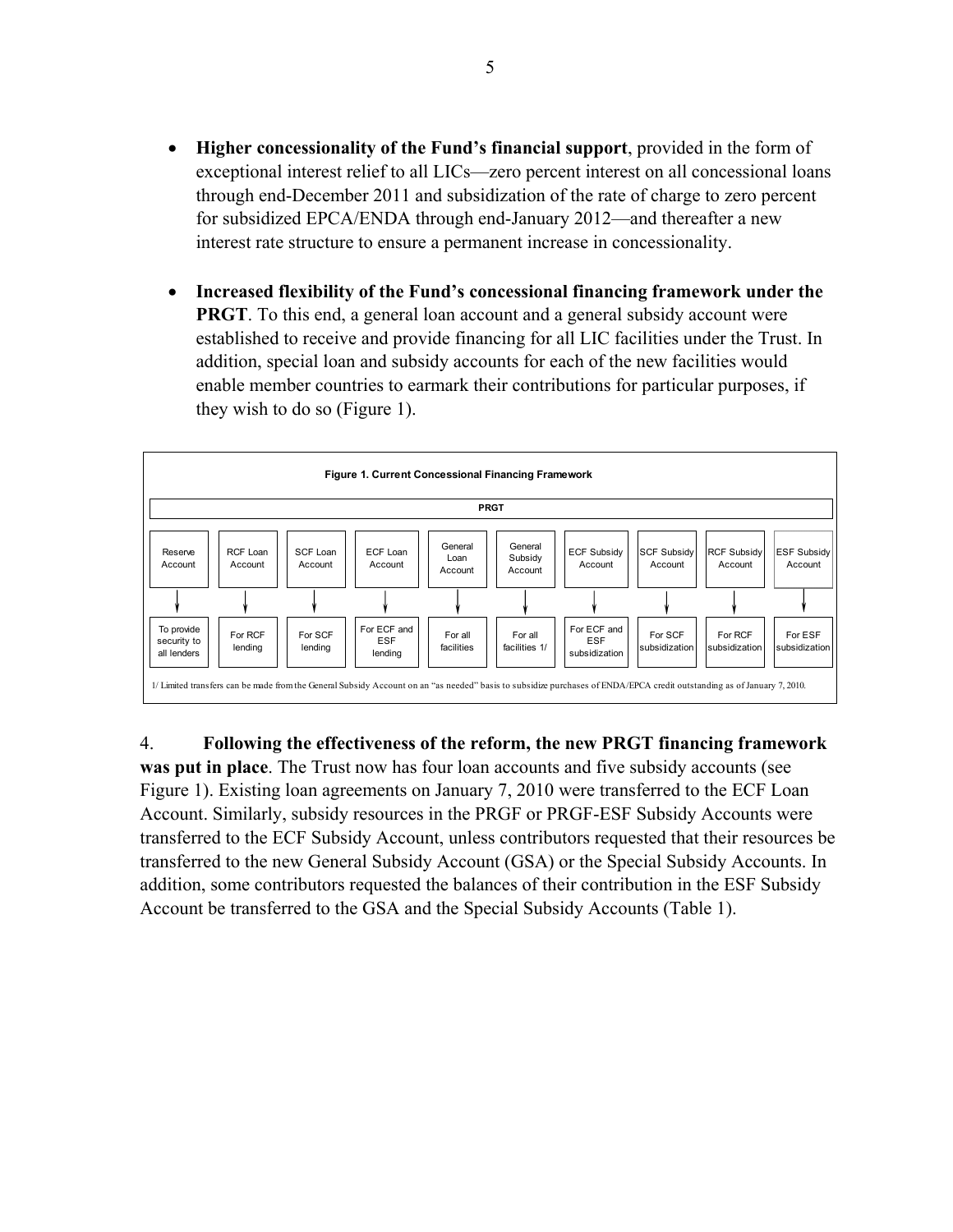| Account<br>256.2   | Account 1/<br>168.6 | Account<br>8.2        | Account<br>6.7        | Account<br>0.04       | 439.8 |
|--------------------|---------------------|-----------------------|-----------------------|-----------------------|-------|
| General<br>Subsidy | FCF<br>Subsidy      | <b>SCF</b><br>Subsidy | <b>RCF</b><br>Subsidy | <b>FSF</b><br>Subsidy | Total |

Table 1. Transfer of Bilateral Contributions to the PRGT Subsidy Accounts (In millions of SDRs; as of January 8, 2010)

1/ In addition, the IMF's SDA resources of SDR 644 million in the PRGF-ESF Subsidy Account were transferred to the ECF Subsidy Account upon the effectiveness of the reform.

5. **In March 2010, the Board endorsed a number of measures to facilitate mobilization of additional loan resources for the PRGT, including the greater use of SDRs**. Most Directors supported proposals to allow the issuance of PRGT notes, and to create a voluntary encashment regime allowing lending of participating creditors to qualify as reserve assets. The Board will consider shortly decisions to implement these measures to facilitate the mobilization of PRGT loan resources, after which lenders' consents will be sought.

## 6. **A financing package to boost the Fund's concessional lending to**

**SDR 11.3 billion through 2014 was also approved at the time of the reforms to LIC facilities.** This package envisaged new loan contributions of SDR 9 billion to meet projected demand. Following the Board's endorsement of the creation of a voluntary encashment regime that would require a liquidity buffer of 20 percent, the target for the mobilization of loan resources has been raised to SDR 10.8 billion. The financing package included new subsidy resources of SDR 1.5 billion (end-2008 NPV terms). Most of the additional subsidies are to be financed from the Fund's internal resources—including transfers from the PRGT Reserve Account, delaying reimbursement of the GRA for PRGT administrative costs, and use of resources linked to gold sales. New bilateral subsidy contributions of SDR 0.2– 0.4 billion (end-2008 NPV terms) are also required to complete the financing package. The Managing Director has approached a wide spectrum of the membership to mobilize the necessary loan and subsidy resources.

## **III. FINANCING OF PRGT OPERATIONS**

## **A. Projected Financing Needs**

7. **The demand for the Fund's concessional financing has so far has been broadly in line with staff projections at the time of the July 2009 discussion of LIC reforms, which indicated that demand could reach SDR 11.3 billion through 2014**. In 2009, new PRGT commitments of SDR 2.5 billion were sharply higher than in 2008 and broadly in line with the projection of SDR 2.7 billion (Figure 2). New commitments included: (i) SDR 1.2 billion for six countries with new ECF arrangements; (ii) augmentations totaling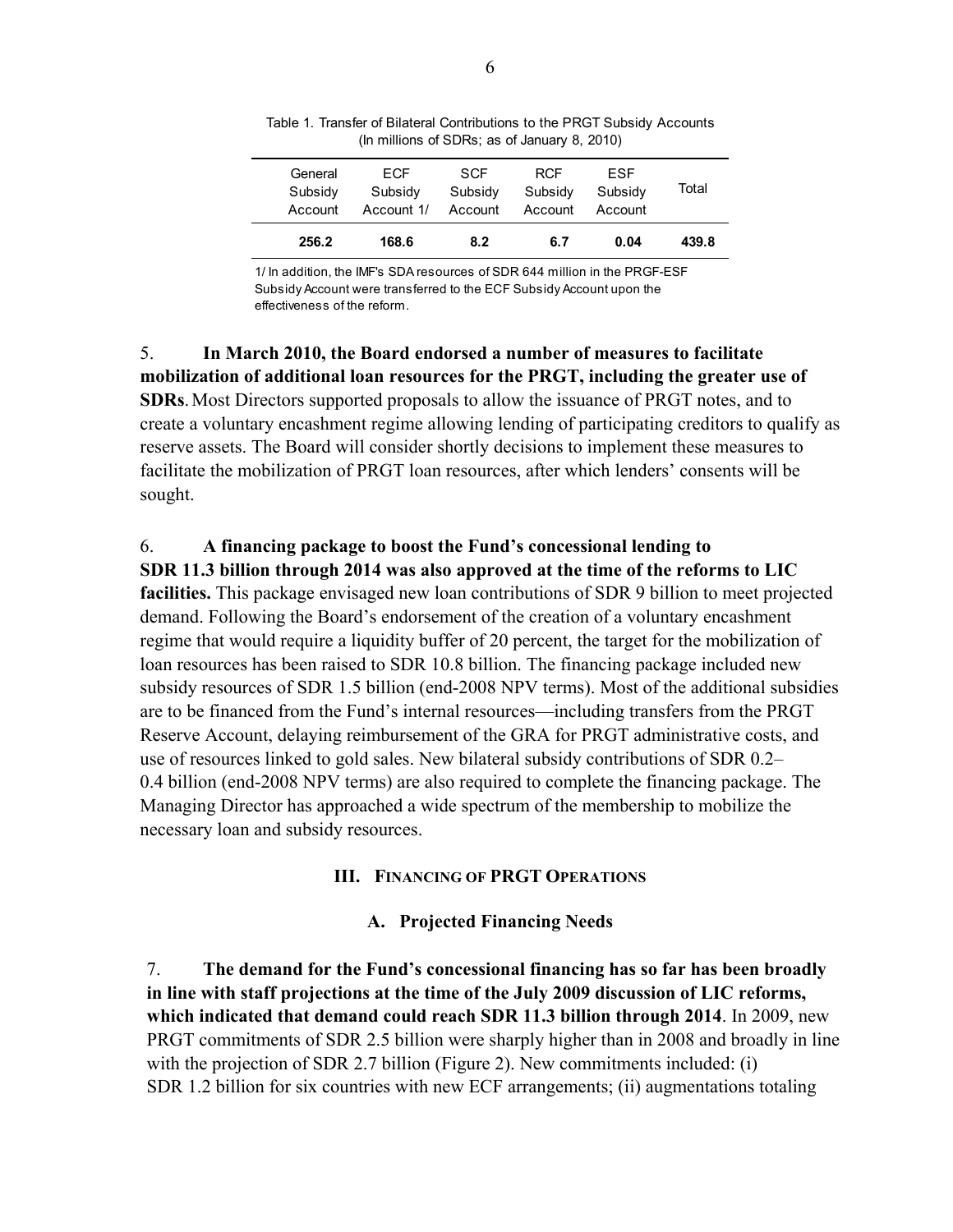SDR 0.3 billion under eight existing ECF arrangements; and (iii) ESF financing of about SDR 1.0 billion for twelve countries (Table 2). In the first three months of 2010, new PRGT commitments amounted to SDR 0.4 billion, including three new ECF arrangements, and two ECF augmentations.



| Table 2. New PRGT Commitments to LICs in 2009 |  |
|-----------------------------------------------|--|
| (In millions of SDRs)                         |  |

| Country                  | Board approval | Amount  | Country                    | Board approval | Amount  |
|--------------------------|----------------|---------|----------------------------|----------------|---------|
| <b>ECF</b>               |                | 1,202.3 | <b>ESF</b>                 |                | 909.3   |
| São Tomé and Príncipe    | Mar-09         | 2.6     | Ethiopia                   | Feb-09         | 33.4    |
| Côte d'Ivoire            | Mar-09         | 374.0   | Democratic Rep. of Congo   | Mar-09         | 133.3   |
| Tajikistan               | Apr-09         | 78.3    | St. Vincent and Grenadines | May-09         | 3.7     |
| Ghana                    | <b>Jul-09</b>  | 387.5   | Kenya                      | May-09         | 135.7   |
| Comoros                  | Sep-09         | 13.6    | Tanzania                   | May-09         | 218.8   |
| <b>DRC</b>               | Dec-09         | 346.5   | Mozambique                 | <b>Jun-09</b>  | 113.6   |
|                          |                |         | Cameroon                   | <b>Jul-09</b>  | 92.9    |
| <b>ECF</b> augmentations |                | 284.2   | Dominica                   | <b>Jul-09</b>  | 3.3     |
| Haiti                    | Feb-09         | 24.6    | St. Lucia                  | <b>Jul-09</b>  | 6.9     |
| The Gambia               | Feb-09         | 6.2     | Ethiopia                   | Aug-09         | 153.8   |
| Zambia                   | May-09         | 171.2   | <b>Maldives</b>            | Dec-09         | 8.2     |
| Grenada                  | <b>Jun-09</b>  | 4.4     | Samoa                      | Dec-09         | 5.8     |
| Sierra Leone             | <b>Jun-09</b>  | 10.4    |                            |                |         |
| <b>Benin</b>             | <b>Jun-09</b>  | 9.3     | <b>ESF</b> augmentation    |                | 72.8    |
| Central African Rep.     | <b>Jun-09</b>  | 25.1    | Senegal                    | <b>Jun-09</b>  | 72.8    |
| Burkina Faso             | $Dec-09$       | 33.1    |                            |                |         |
| Total                    |                |         |                            |                | 2,468.6 |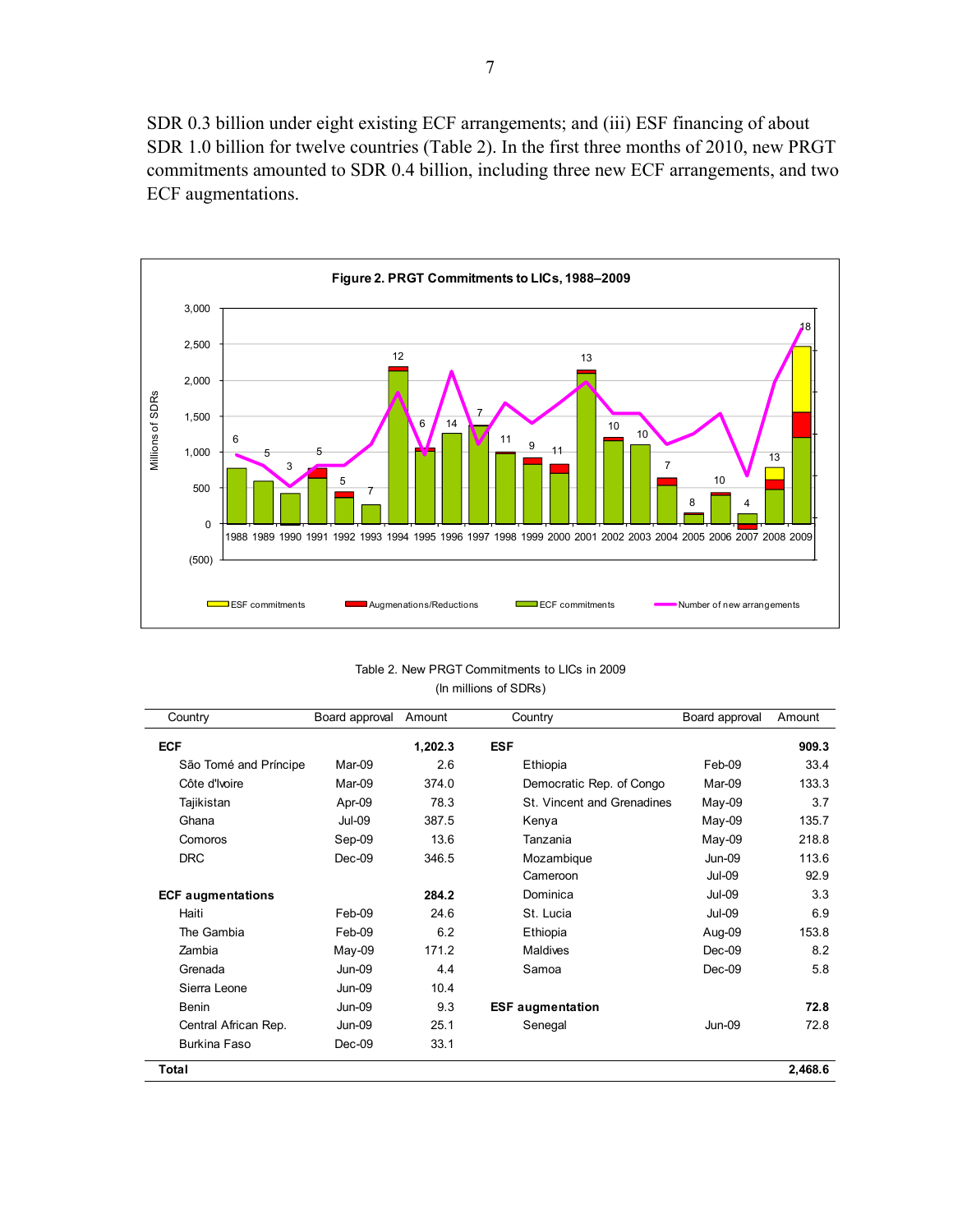8. **The global economy is regaining some growth momentum, but considerable uncertainties persist and staff currently sees no strong basis to revise the previous projections for total concessional financing**. The latest country-by-country information provided by area departments suggests that commitments in 2010 could amount to SDR 2.5 billion, only slightly below the previous projection.<sup>3</sup> Demand over the following 4 years could also amount to about SDR 1.5–1.7 billion a year, double the long-term historical average of SDR 0.7 billion. In the event that demand through 2014 were to fall short of these projections, the financing package, including the envisaged subsidy resources, would support concessional lending beyond 2014 and allow a delayed start of the Reserve Account subsidization with a higher self-sustaining capacity than the current estimate of annual commitments of SDR 0.7 billion.

| Commitments            | Actual annual<br>average<br>2000-08 1/ | Actual<br>2009 | 2010 | 2011-14 | Total<br>$(2009-14)$ |
|------------------------|----------------------------------------|----------------|------|---------|----------------------|
| In billions of SDR     | 0.7                                    | 2.5            | 2.5  | 6.4     | 11.3                 |
| In billions of US\$ 2/ | 1.0                                    | 37             | 37   | 9.6     | 17.0                 |

Table 3. Projections of Concessional Lending to LICs through 2014

1/ Excluding the very high level of lending committed to Pakistan in the aftermath of 9/11, and to Liberia in 2008 following arrears clearance.

2/ Assuming exchange rate of US\$1.5 per SDR.

 $\overline{a}$ 

#### **B. Loan Resources**

9. **Members have responded positively to the Managing Director's fund-raising request.** Ten members have pledged about SDR 7.6 billion in additional loan resources, of which SDR 1.1 billion has been secured (Table 4).<sup>4</sup> Members committing the bulk of the loan resources have indicated that they wish to provide the resources by lending SDRs.

<sup>&</sup>lt;sup>3</sup> These projections are highly uncertain and sensitive to the timing of prospective programs, particularly some countries with large quotas. They also do not take into account the three protracted arrears cases (Somalia, Sudan, and Zimbabwe). Zimbabwe has protracted arrears to the PRGT and was removed from the list of PRGTeligible countries (PR/01/40, 9/25/01).

<sup>&</sup>lt;sup>4</sup> New borrowing agreements have been signed with the Bank of Spain (SDR 405 million, effective on December 17, 2009), with Danmarks Nationalbank (SDR 200 million, effective on January 28, 2010), and the Government of Canada (SDR 500 million, effective on March 5, 2010).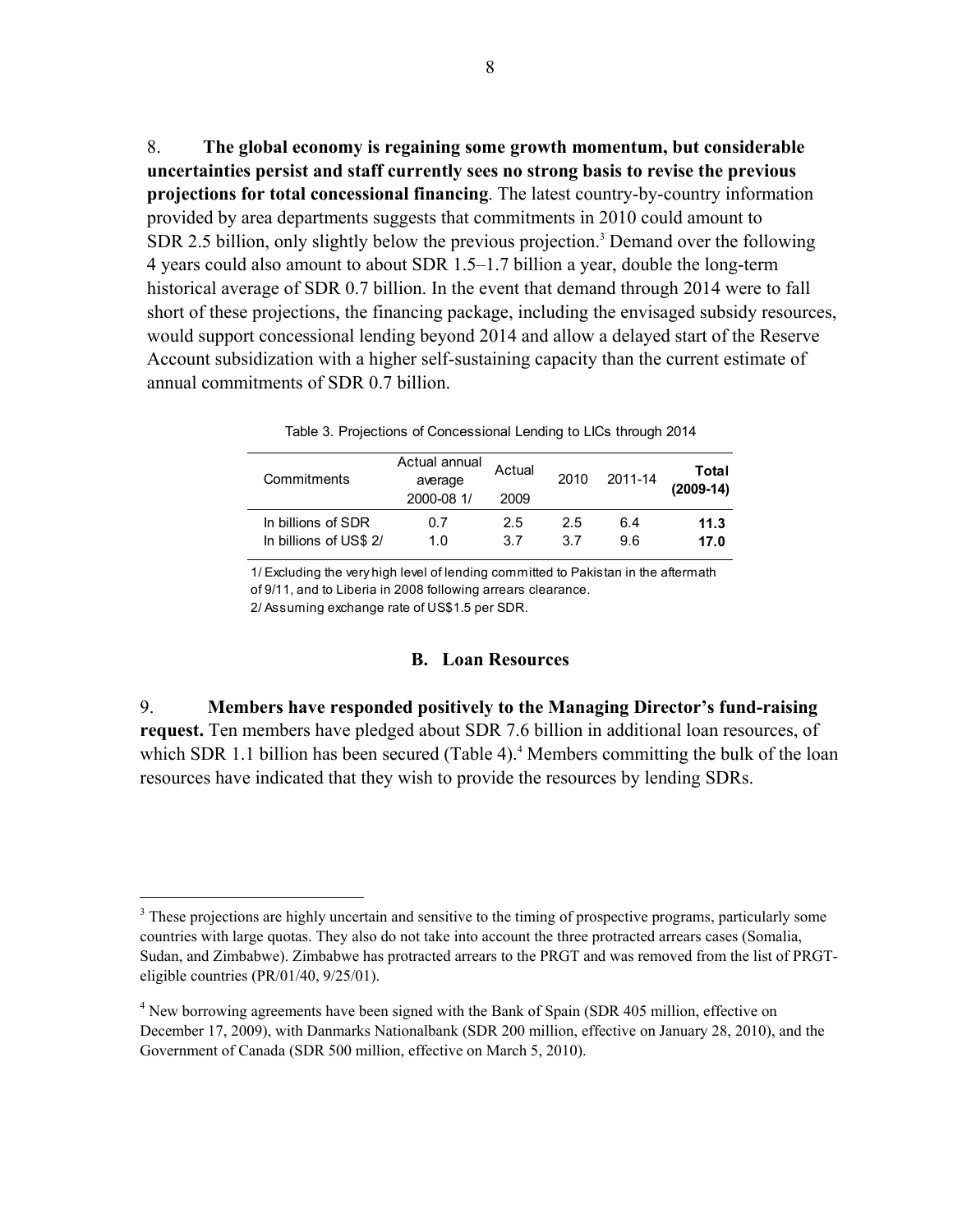|         |                                | Amount 1/ |
|---------|--------------------------------|-----------|
|         | Effective as of end-March 2010 | 1,105     |
| 1       | Canada                         | 500       |
| 2       | Denmark                        | 200       |
| 3       | Spain                          | 405       |
| Pledged |                                | 6,535     |
| 4       | France                         | 1,317     |
| 5       | Italy                          | 800       |
| 6       | Japan                          | 1,800     |
| 7       | Korea                          | 500       |
| 8       | Netherlands                    | 500       |
| 9       | Norway                         | 300       |
| 10      | U.K.                           | 1,317     |
|         | Total                          | 7,640     |

Table 4. New Loan Commitments to the PRGT (In millions of SDRs; end-March 2010)

1/ Calculated using the exchange rates as of end-March 2010.

10. **However, it is urgent that existing pledges be finalized and new pledges made to complete the loan package, as uncommitted loan resources could soon be depleted.**  Uncommitted PRGT loan resources, including the uncommitted balances of the recently agreed borrowing agreements with the Bank of Spain, Danmarks Nationalbank, and the Government of Canada, stood at about SDR 0.8 billion at end-March 2010. All of these uncommitted loan resources are available in the GLA. Following the Board's endorsement in March 2010 of a new framework for loan mobilization, loan resources totaling SDR 10.8 billion are being targeted to support the projected concessional lending of SDR 11.3 billion over the medium term. Considering that only SDR 1.1 billion of new loan resources have so far been secured, there is an urgent need to finalize borrowing agreements for the remaining pledged resources of SDR 6.5 billion, and to mobilize new pledges of SDR 3.2 billion (Table 5).

> **Target for loan resource mobilization 10.8**  of which: initial target 9.0 liquidity buffer needed 1.8 **Effective new borrowing agreements** 1/ **1.1 Additional resources required 9.7**  *Memorandum items:* Loan resources pledged but not yet available 6.5 Table 5. PRGT Loan Resources Mobilization (In billions of SDRs; end-March 2010) 1/ Secured from Canada, Denmark, and Spain.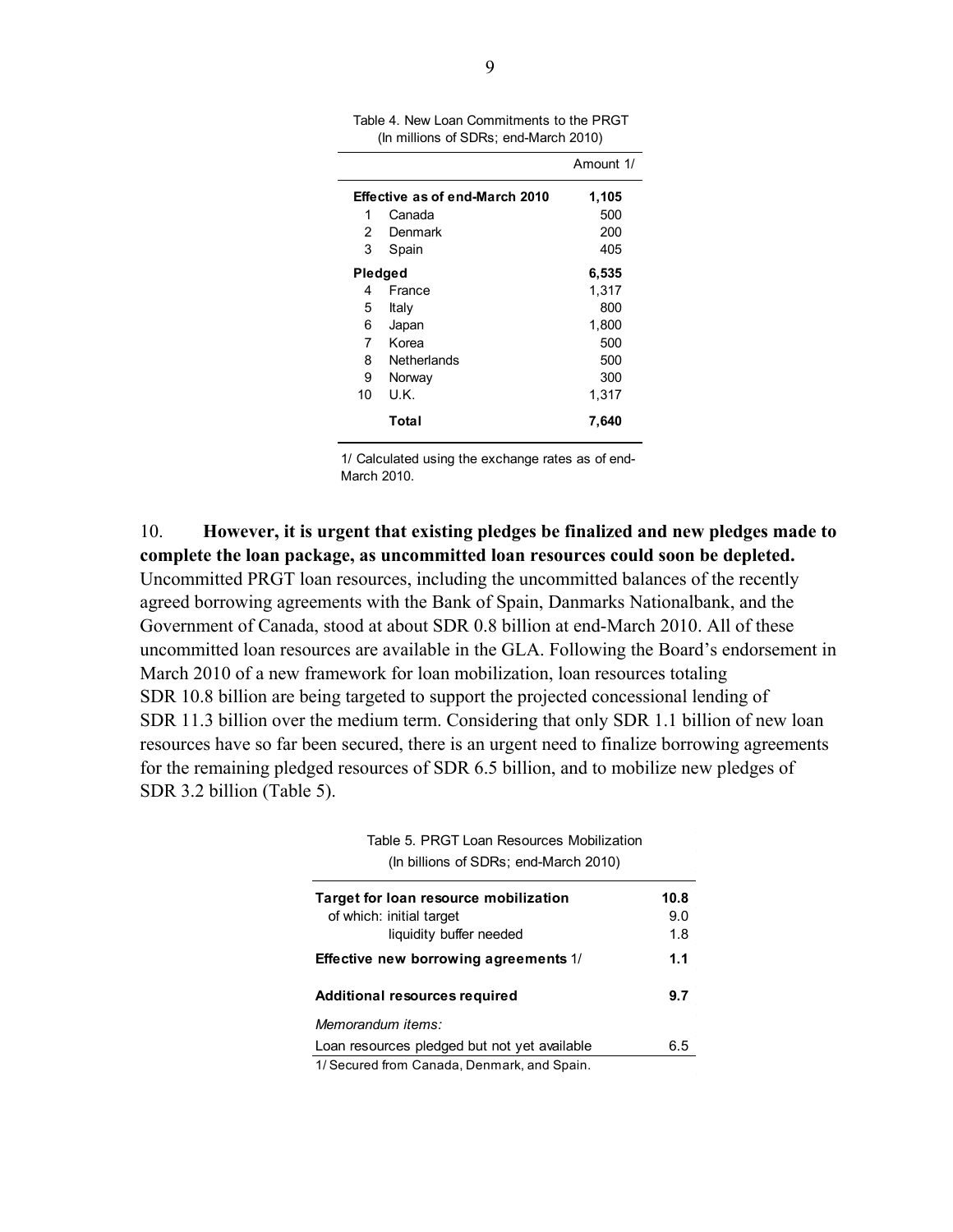## **C. Subsidy Resources**

11. **Members have also responded positively to the Managing Director' request for subsidy resources**. So far 17 members have agreed to contribute a total of SDR 113 million in subsidy resources (Table 6). It is important that the targeted additional bilateral subsidy resources be mobilized and secured, to ensure that the Fund remains in a position to meet the needs of LICs.

12. **At end-January 2010, available subsidy resources amounted to SDR 1.4 billion**, **excluding contributions committed in the context of the current fund-raising effort**. 5

This amount includes bilateral contributions of SDR 0.16 billion committed during the previous fund-raising exercises but not yet received. It also includes subsidy resources of SDR 0.1 billion of previously earmarked contributions received in the context of previous fund-raising rounds, which were made available at end-2009 for the subsidization of lending to all LICs.<sup>6</sup> It is estimated that SDR 0.9 billion will be needed to subsidize existing PRGT commitments, and therefore SDR 0.5 billion is currently available to subsidize new lending.

1

<sup>&</sup>lt;sup>5</sup> This amount also excludes internal resources approved as part of the financing package of July 2009, under which it was agreed that: (i) the equivalent of SDR 0.62 billion (end-2008 NPV terms) may be transferred from the Reserve Account to the General Subsidy Account for the subsidization of the Fund's lending under the PRGT; (ii) for the financial years 2010 to 2012, no reimbursement shall be made to the General Resources Account from the Reserve Account of the PRGT for the cost of administering the PRGT. The estimated cost of administering the PRGT shall be transferred after the end of each such financial year from the PRGT Reserve Account (through the Special Disbursement Account) to the General Subsidy Account of the PRGT; and (iii) the use of SDR 0.5–0.6 billion (end-2008 NPV terms) linked to gold sales. See *IMF Reforms Financial Facilities for Low-Income Countries* (PIN/09/94, 7/29/09).

<sup>&</sup>lt;sup>6</sup>These contributions were initially made to subsidize the on-lending to the Trust over the term of the loans. The contributions exceeded the subsidy needs of the related loans, but the amount of this excess was not known until the loans were fully repaid. After discussions with the contributors, it was agreed in December 2009 that the excess be applied towards their new subsidy commitments to the PRGT. In addition, the Trust earned investment income on the unused contributions and the contributors further agreed to make available such investment earnings to meet the subsidy needs of the Trust.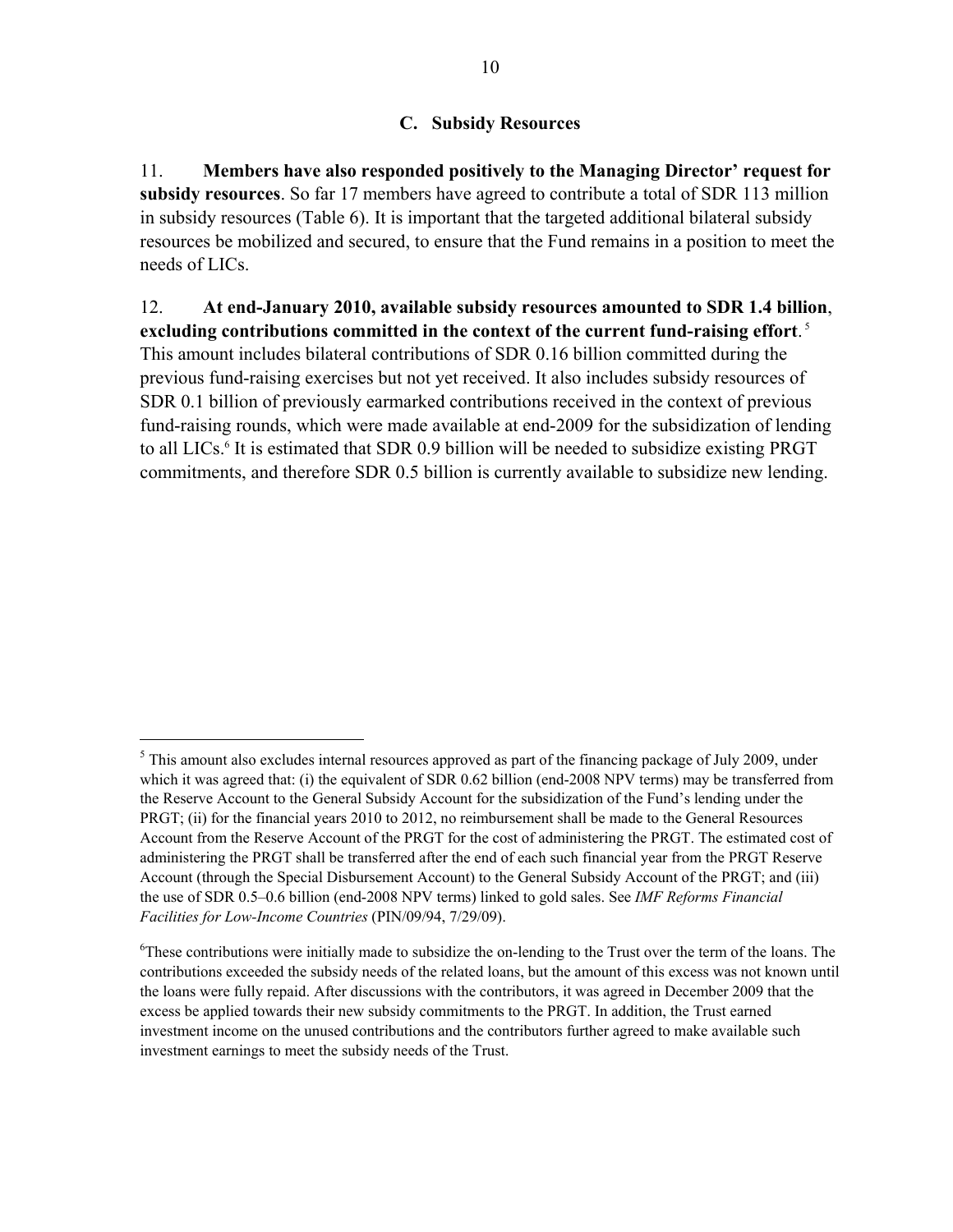|    |                     | Contributions pledged |                   |  |
|----|---------------------|-----------------------|-------------------|--|
|    |                     | Amount                | SDR equivalent 1/ |  |
| 1  | Algeria             | <b>SDR 2.3</b>        | 2.3               |  |
| 2  | Argentina           | <b>SDR 3.9</b>        | 3.9               |  |
| 3  | Australia           | A\$30                 | 17.6              |  |
| 4  | <b>Botswana</b>     | <b>SDR 0.2</b>        | 0.2               |  |
| 5  | Canada              | <b>CAN\$40</b>        | 25.9              |  |
| 6  | Denmark             | <b>DKK 30</b>         | 3.6               |  |
| 7  | Italy               | SDR 22.1              | 22.1              |  |
| 8  | Korea               | <b>SDR 8.8</b>        | 8.8               |  |
| 9  | Kuwait              | US\$3.9               | 2.6               |  |
| 10 | Malta               | <b>SDR 0.2</b>        | 0.2               |  |
| 11 | <b>Netherlands</b>  | <b>SDR 9.5</b>        | 9.5               |  |
| 12 | Peru                | <b>SDR 1.2</b>        | $1.2$ 2/          |  |
| 13 | Qatar               | <b>SDR 0.6</b>        | 0.6               |  |
| 14 | Spain               | SDR <sub>9</sub>      | 9.0               |  |
| 15 | Sweden              | <b>SEK 50</b>         | 4.6               |  |
| 16 | Trinidad and Tobago | SDR 0.6               | 0.6               |  |
| 17 | Uruguay             | <b>SDR 0.6</b>        | 0.62/             |  |
|    | Total               |                       | 113.3             |  |

Table 6. New Subsidy Commitments to the PRGT (In millions of currency units; end-March 2010)

1/ Calculated using the exchange rates as of end-March 2010.

2/ Reflecting net investment income (in end-2008 NPV terms) to be

generated from deposit agreements, which are already in effect.

13. **These estimates suggest that the financing package approved in July 2009 remains adequate to ensure the availability of resources to subsidize the projected new lending through 2014**. This package would secure additional subsidy resources of SDR 1.5 billion (end-2008 NPV terms), and also allow the capacity of the projected selfsustained PRGT to remain at SDR 0.7 billion as envisaged previously. It is important that additional bilateral contributions be forthcoming to complete the approved financing package in support of the Fund's concessional lending to LICs. The remaining pledges made in the context of the previous PRGF and ESF fund-raising rounds should also be disbursed as soon as possible (Tables 7 and 8).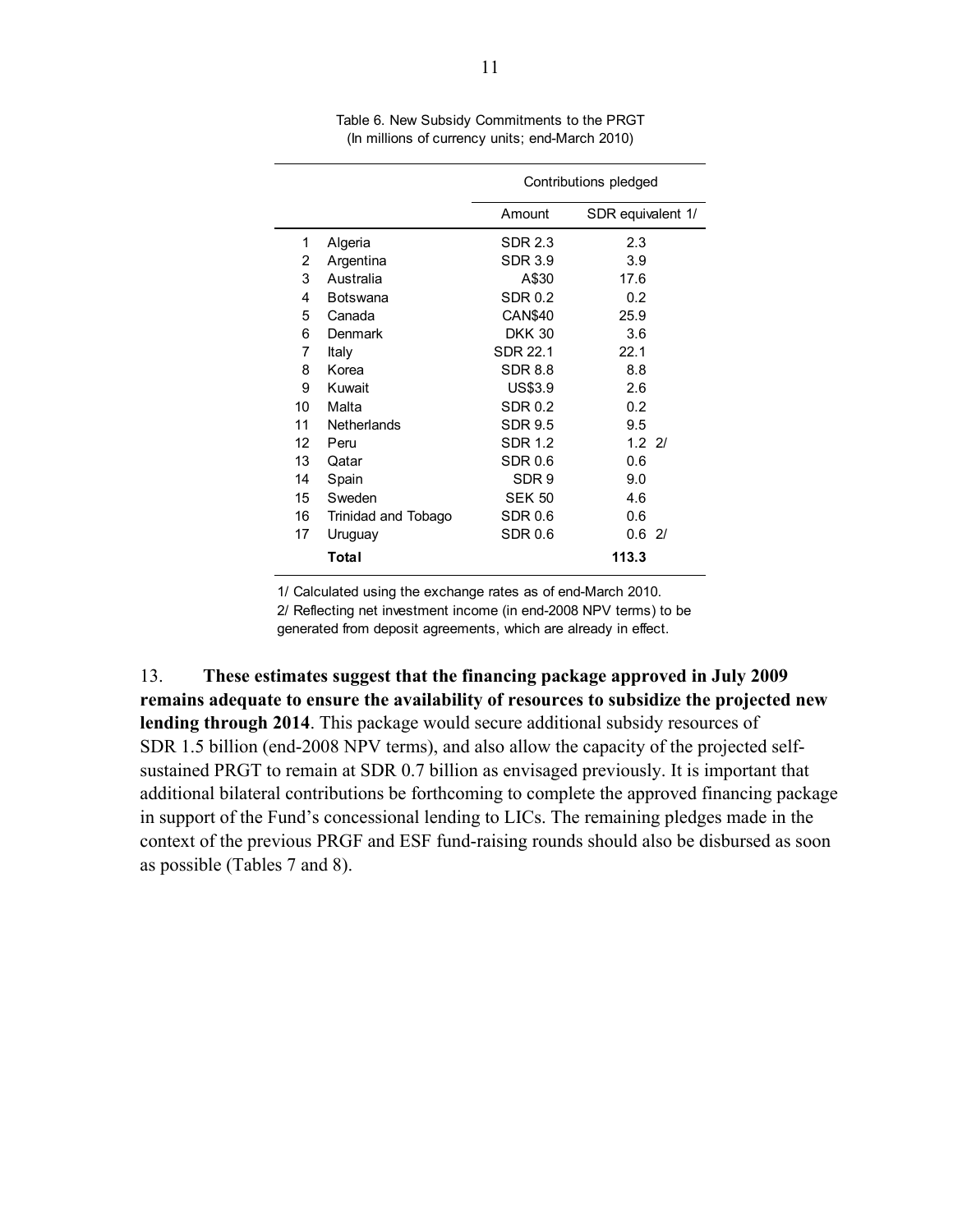| Venezuela         | 20.4 | Dominican Republic | 0.5  |
|-------------------|------|--------------------|------|
| Argentina 1/      | 6.4  | Lebanon            | 0.4  |
| Gabon 1/          | 1.9  | Grenada            | 0.1  |
| Trinidad & Tobago | 1.6  | Vanuatu            | 0.1  |
| <b>Bahrain</b>    | 0.9  | Maldives           | 0.01 |
|                   |      | Total              | 32.2 |
|                   |      |                    |      |

Table 7. PRG-HIPC Trust – Pending Contributions (In millions of SDRs "as needed"; end-March 2010)

1/ Remaining balances.

|                                       |                      |            |                   | Contribution pledged | Contribution received |
|---------------------------------------|----------------------|------------|-------------------|----------------------|-----------------------|
|                                       | Form of contribution |            | (Amount)          | (SDR equivalent) 1/  | (SDR equivalent)      |
| Canada                                | Grant                | CAN\$      | 25.0              | 14.3                 | 15.0                  |
| France                                | Concessional loan    | <b>SDR</b> | 20.02             | 20.021               | 0.0                   |
| Iceland                               | Grant                | <b>ISK</b> | 10.2              | 0.1                  | 0.1                   |
| Japan                                 | Grant                | SDR.       | 20.0              | 20.0                 | 17.0                  |
| Norway                                | Grant                | <b>SDR</b> | 24.7              | 24.7                 | 11.1                  |
| Oman                                  | Grant                | <b>SDR</b> | 3.0               | 3.0                  | 2.2                   |
| <b>Russian Federation</b>             | Grant                | <b>SDR</b> | 30.0              | 30.0                 | 23.0                  |
| Saudi Arabia                          | Investment agreement | <b>SDR</b> | 40.03/            | $40.0 \frac{3}{1}$   | 5.1                   |
| Spain                                 | Grant                | <b>SDR</b> | 5.3               | 5.3                  | 5.3                   |
| Trinidad and Tobago Deposit agreement |                      | <b>SDR</b> | $0.8 \frac{3}{1}$ | $0.8 \frac{3}{1}$    | 0.2                   |
| United Kingdom                        | Grant                | £          | 50.0              | 52.9                 | 39.8                  |
| Total                                 |                      |            |                   | 211.1                | 118.7                 |

Table 8. ESF Subsidy Contributions (In millions of currency units; end-March 2010)

1/ Calculated using the exchange rates as of end-March 2010.

 $\overline{a}$ 

2/ To be generated from the concessional loan as an implicit subsidy.

3/ Reflecting net investment income (in end-2005 NPV terms) to be generated from investment/deposit agreements.

#### **D. PRGT Reserve Account**

14. The PRGT Reserve Account provides security to bilateral lenders in the event of a delay or nonrepayment by borrowers under all loan facilities of the Trust. The Account has been financed by reflows of Trust Fund and Structural Adjustment Facility (SAF) repayments and investment returns on the balances held in the Account. The balance in the Reserve Account stood at SDR 3.9 billion at end-2009, representing a substantial multiple of projected concessional loan repayments falling due in the next 12 months and about 79 percent of PRGT obligations (Appendix Table 4).<sup>7</sup> It is estimated that the Reserve Account will continue to provide a loan coverage ratio of about 40 percent in the medium term, in line with the historical average.

 $<sup>7</sup>$  This balance includes resources expected to be transferred to the PRGT General Subsidy Account.</sup>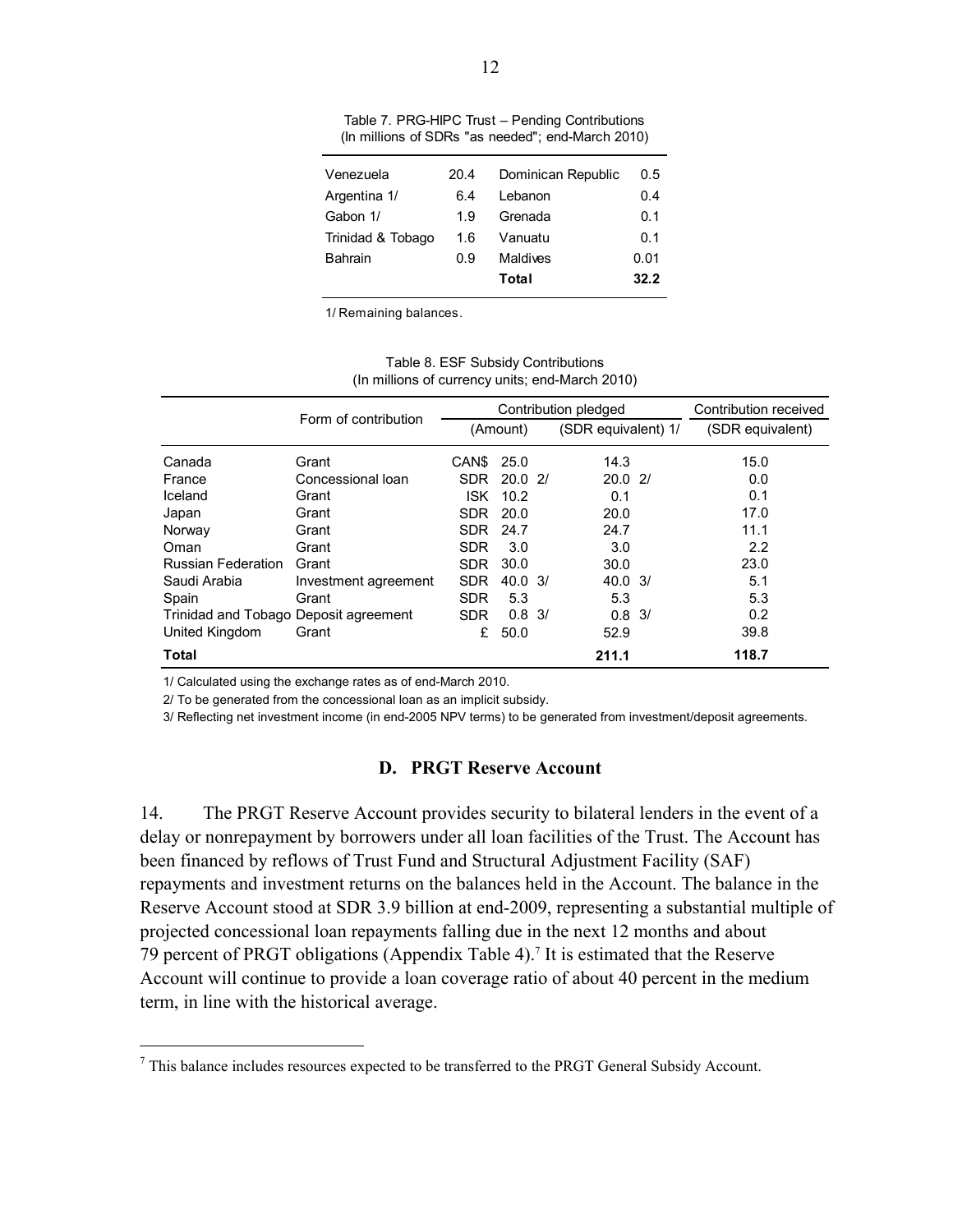15. **It is envisaged that the Fund's concessional lending beyond 2014 could be subsidized by the resources in the Reserve Account on a "self-sustained basis" when the available subsidy resources are depleted**. Staff projections indicate that the Reserve Account could subsidize annual lending of about SDR 0.7 billion on a sustained basis starting in 2015, in line with the earlier estimates and consistent with the financing package adopted by the Board on July 23, 2009. As discussed in the previous updates, these projections are subject to significant uncertainties and important assumptions including: PRGT demand through 2014; the rate of investment return on the Reserve Account balance; interest rates paid to lenders; the resumption of the reimbursement of the GRA for PRGT administrative expenses; and repayments of overdue Trust Fund, SAF, and PRGT obligations by the protracted arrears cases once their arrears are cleared. In the event that PRGT demand through 2014 were to fall short of these projections, this would enable the financing package to support a higher self-sustaining capacity for the PRGT than the current estimate of SDR 0.7 billion annually.

## **IV. SUBSIDIZATION OF EMERGENCY ASSISTANCE**

16. **The recent reform of LIC facilities has far-reaching implications for the Fund's emergency assistance and subsidization for eligible members**. The Fund has provided emergency assistance (ENDA and EPCA) to help member countries in the wake of natural disasters or as they emerge from conflict. Since 2001, bilateral contributions have allowed the Fund to provide such assistance to PRGT-eligible members at a reduced rate of charge of 0.5 percent per annum (plus burden-shared adjustments).<sup>8</sup> Subsidization of the rate of charge to zero percent for the ENDA/EPCA credits currently outstanding to PRGT-eligible members will be provided through end-January 2012. After that date, the rate of charge payable to the Fund by these members on their remaining outstanding credits will be subsidized down to an annual rate of 0.25 percent. In line with the LIC reforms, the administered account for ENDA/EPCA subsidies no longer provide subsidies for new ENDA/EPCA credits incurred after January 7, 2010.

# 17. **It is estimated that currently available subsidy resources in the EPCA/ENDA Administered Subsidy Account will be sufficient to subsidize the remaining EPCA/ENDA credits**. As of end-January 2010, available subsidy resources amounted to close to SDR 15 million. On January 7, 2010, five PRGT-eligible members had outstanding EPCA/ENDA credit amounting to SDR 154.1 million; one member had outstanding EPCA

<sup>&</sup>lt;sup>8</sup> The GRA rate of charge applied to EPCA/ENDA credit reflects adjustments for the financial consequences of protracted arrears under the burden sharing mechanism. This adjustment is determined after the end of each financial quarter. The current adjustment for deferred charges is 1 basis point (as of end-March 2010).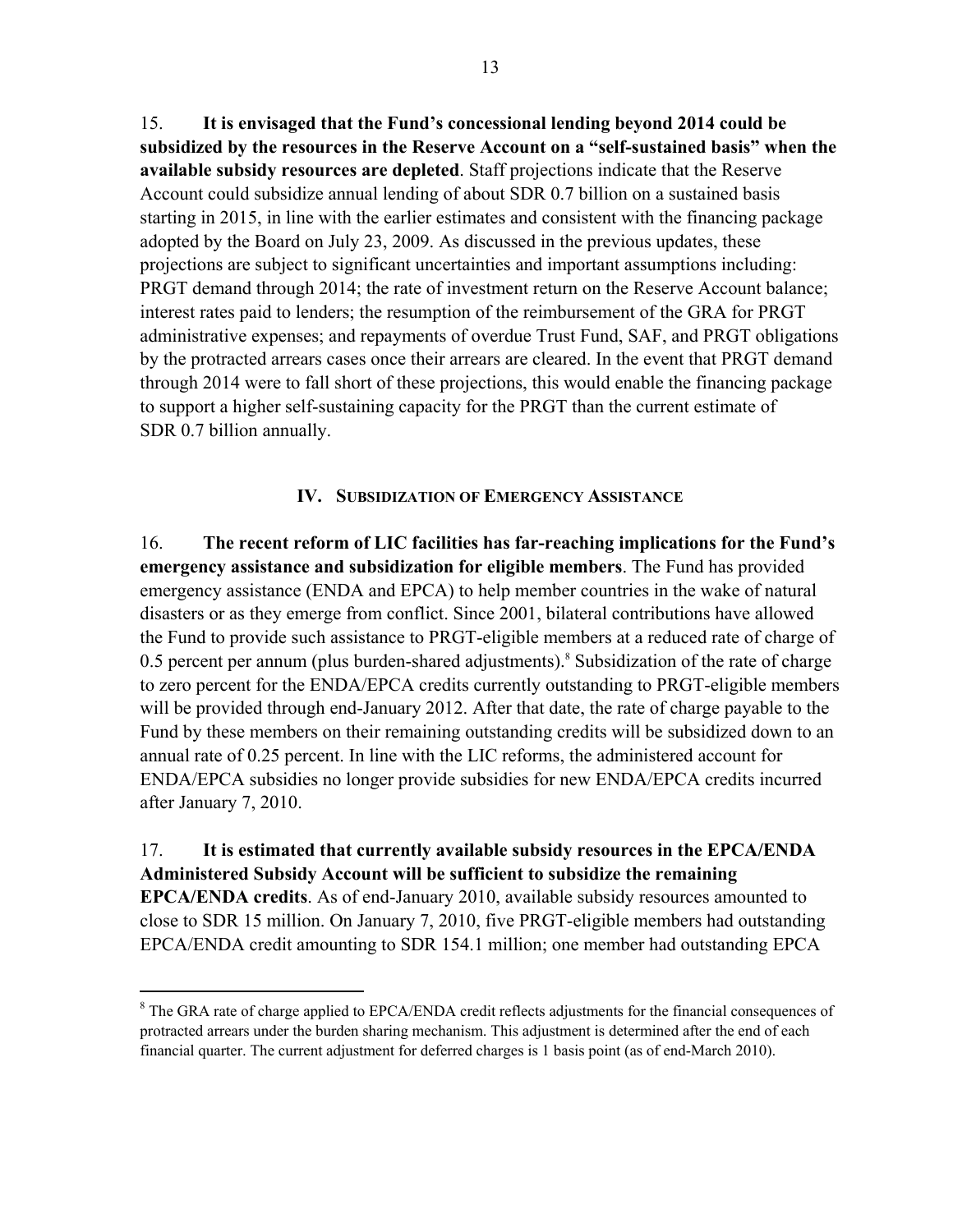credit (Guinea-Bissau) and four members had outstanding ENDA credit (Bangladesh, Dominica, Maldives, and Sri Lanka).<sup>9</sup> Also taking into account the additional interest relief to be provided through end-January 2012, it is estimated that available subsidy resources are likely to be sufficient for these credits. However, in case the subsidy resources in the EPCA/ENDA subsidy account are depleted, the recent amendments of the PRGT Instrument allow that subsidization of the remaining EPCA/ENDA credit would be provided from the PRGT GSA.

18. **The EPCA/ENDA Administered Subsidy Account will be maintained on a temporary basis for subsidizing EPCA/ENDA credit outstanding as of January 7, 2010**. Once these outstanding EPCA/ENDA credits are fully repaid (expected by April 2013), the EPCA/ENDA Administered Subsidy Account will be terminated. At that time contributors would be encouraged to transfer any balances in the account to the PRGT GSA or other special subsidy accounts of the PRGT (Appendix Table 5).

## **V. FINANCING OF HIPC AND MDRI DEBT RELIEF**

19. **To date, the Fund has provided SDR 4.7 billion of debt relief to eligible countries**. This includes debt relief of SDR 2.3 billion to 35 countries under the HIPC Initiative and SDR 2.3 billion to 28 countries under the MDRI (Appendix Tables 6 and 7).<sup>10</sup> A total of 28 countries have so far reached the completion point. Another seven countries have reached the decision point under the enhanced HIPC Initiative and received SDR 0.1 billion of HIPC Initiative interim assistance.

## **A. Remaining HIPCs**

# 20. **Following the attainment of the HIPC completion point by two countries since the last update, the Fund's cost of debt relief to the remaining HIPCs is now estimated at SDR 0.3 billion in end-2009 NPV terms** (Table 9).<sup>11</sup> Two countries (Afghanistan and

<sup>&</sup>lt;sup>9</sup> On March 8, 2010, Sri Lanka and Maldives made a final repurchase of their outstanding ENDA credit of SDR 12.9 million and SDR 0.5 million, respectively.

 $10$  MDRI debt relief has been provided to 26 of the 28 countries that have reached their HIPC completion points, and two non-HIPCs (Cambodia and Tajikistan) with per capita income of US\$380 or less.

 $11$  As of end-2009, excluding Somalia and Sudan. Members that are HIPC-eligible based on the ring-fencing exercise but have decided not to avail themselves of debt relief under the HIPC Initiative (Nepal and the Kyrgyz Republic) are excluded from this cost estimate. These members could reconsider their decision at any time, and the cost estimate would need to be revised accordingly. This cost estimate does not include Zimbabwe, which is currently not HIPC-eligible but could become eligible for HIPC debt relief if it is judged to meet the relevant criteria.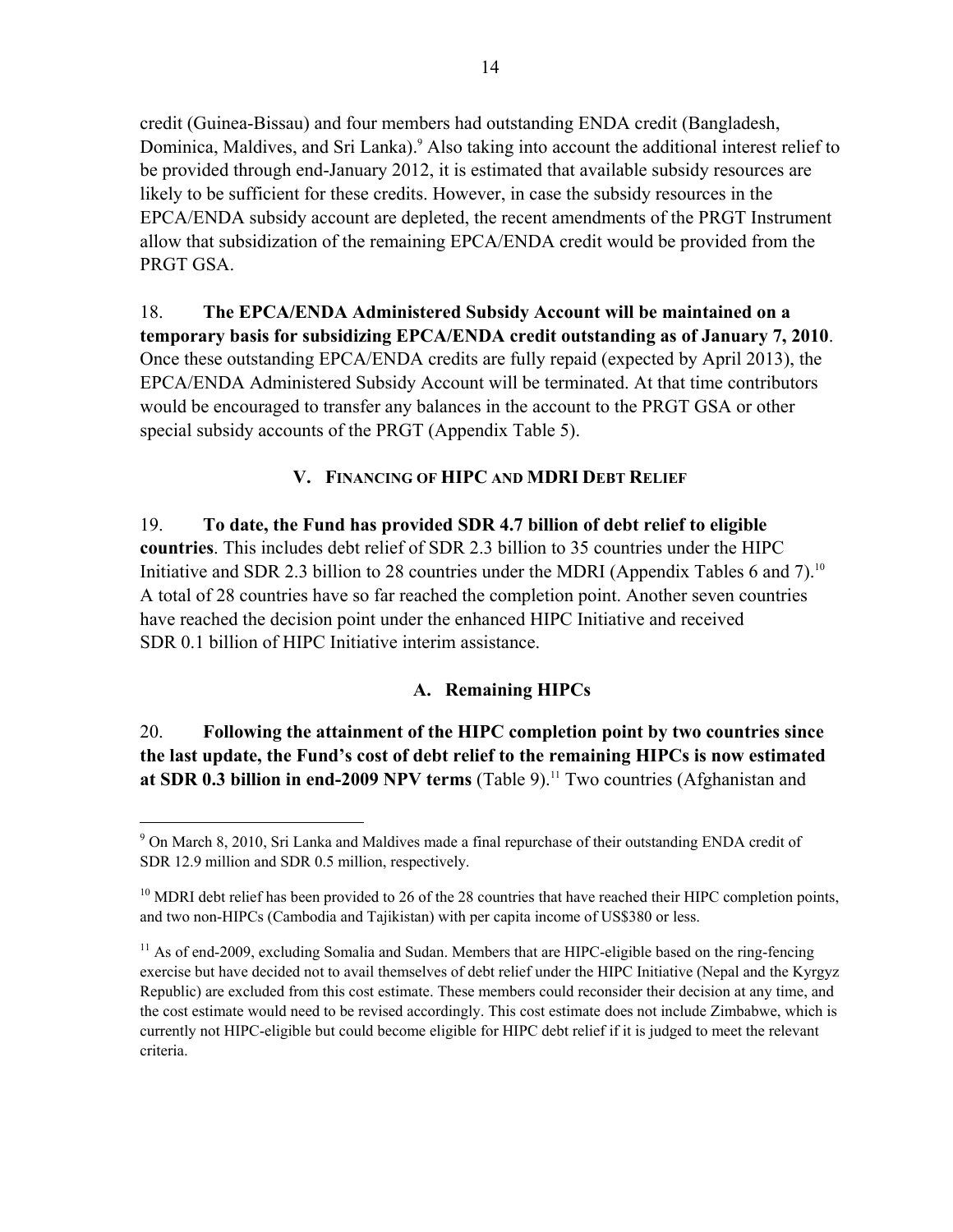Republic of Congo) reached their completion points since the last update, and four countries (Republic of Congo, Democratic Republic of Congo, Cote d'Ivoire and Togo) received additional interim HIPC assistance of SDR 51.6 million.

21. **Available resources in the HIPC/MDRI accounts, at SDR 0.8 billion as of end-2009, are estimated to be sufficient to cover the projected cost**. 12 Specifically, available resources in the HIPC account are estimated to exceed the projected needs by about SDR 0.1 billion, largely reflecting lower than expected commitments of HIPC assistance for several countries and the decision by some members not to avail themselves of HIPC debt relief. These estimates are based on assumptions regarding the timing of HIPC decision and completion points and the future path of interest rates, which are all subject to uncertainty. Moreover, they do not take into account potential needs for HIPC topping-up assistance, which are difficult to predict.<sup>13</sup> The two MDRI Trusts are estimated to have a surplus of about SDR 0.3 billion, mainly due to delay in reaching the completion point by the Democratic Republic of the Congo. Current projections suggest that the MDRI-I Trust will have a surplus of SDR 260–290 million, and a firmer estimate will be known in mid-year when the Democratic Republic of the Congo is expected to reach the completion point.

| Table 9. Financing of Debt Relief to      |     |  |  |  |  |
|-------------------------------------------|-----|--|--|--|--|
| the Remaining HIPCs                       |     |  |  |  |  |
| (In millions of SDRs; end-2009 NPV terms) |     |  |  |  |  |
|                                           |     |  |  |  |  |
| Resources available in                    | 764 |  |  |  |  |
| HIPC sub-account 1/                       | 438 |  |  |  |  |
| <b>MDRI-I Trust</b>                       | 293 |  |  |  |  |
| <b>MDRI-II Trust</b>                      | 33  |  |  |  |  |
| Projected financing needed from           | 312 |  |  |  |  |
| HIPC sub-account                          | 300 |  |  |  |  |
| <b>MDRI-I Trust</b>                       | 2   |  |  |  |  |
| <b>MDRI-II Trust</b>                      | 10  |  |  |  |  |
| <b>Remaining balance</b>                  | 452 |  |  |  |  |
| HIPC sub-account                          | 138 |  |  |  |  |
| <b>MDRI-I Trust</b>                       | 291 |  |  |  |  |
| <b>MDRI-II Trust</b>                      | 23  |  |  |  |  |
|                                           |     |  |  |  |  |

1/ Including resources in the HIPC Umbrella account.

 $12$  This excludes the costs of providing debt relief for Liberia that are to be covered by commitments from other members (see paragraph 22).

<sup>&</sup>lt;sup>13</sup> To date, the Board has approved topping-up assistance to six countries (Burkina Faso, Ethiopia, Malawi, Niger, Rwanda, and São Tomé and Príncipe), amounting to SDR 63 million.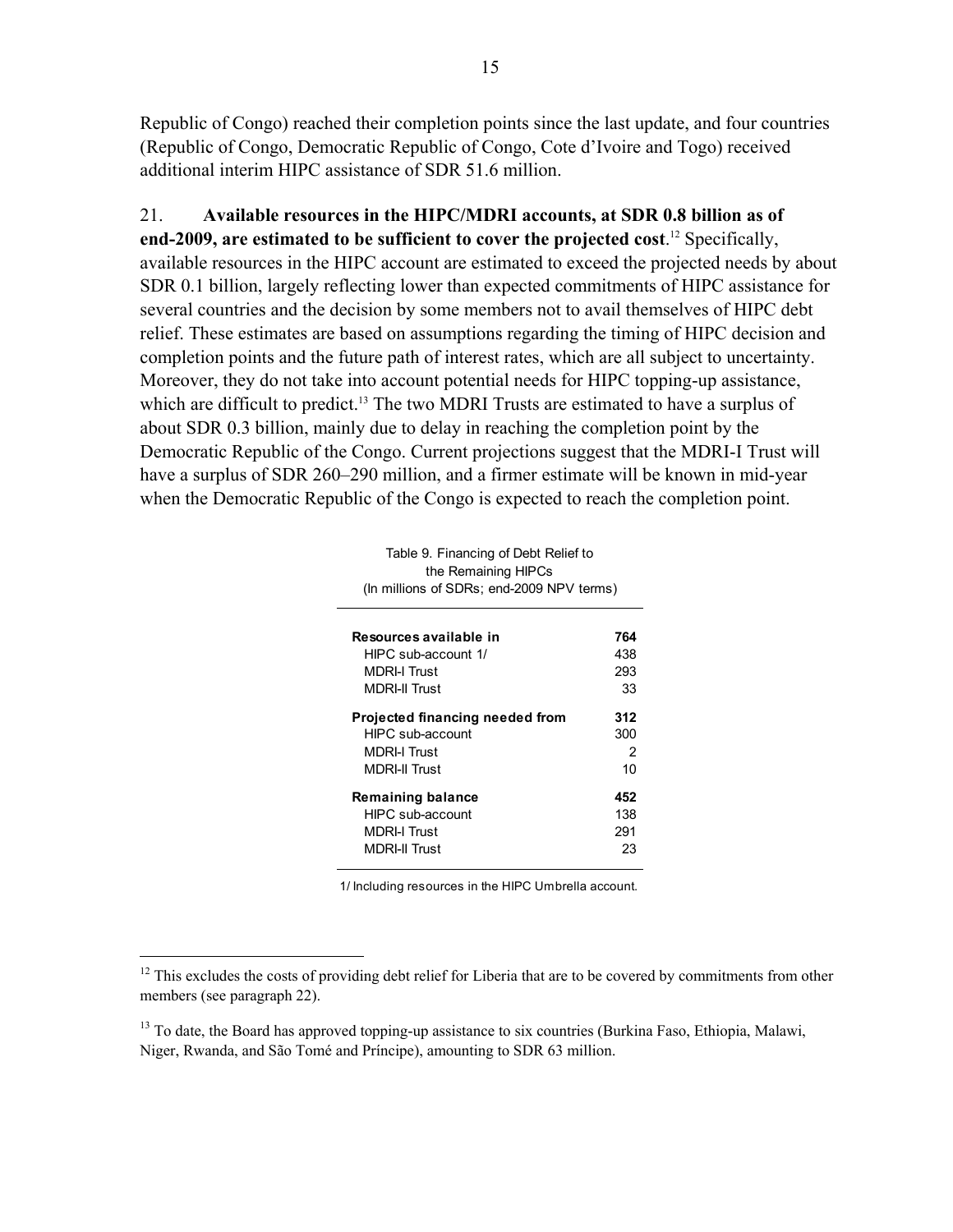22. **Resources committed by members for Liberia's debt relief are broadly sufficient for it to reach the completion point**. The estimated cost of debt relief to Liberia is about SDR 550 million (March 2008 NPV terms).<sup>14</sup> This compares to pledged contributions from 102 members of SDR 547 million (Appendix Table 8). To date, 79 contributors have transferred SDR 438 million of their contributions to the Liberia Administered Account, while 12 others have placed their contributions of SDR 30 million in the PRG-HIPC Trust. Contributions made by the remaining 14 contributors totaling SDR 80 million have yet to be received. As Liberia is making rapid progress toward its HIPC completion point, it is important that these contributors disburse their commitments as soon as possible.15

## **B. Protracted Arrears Cases**

23. **Providing debt relief to Somalia and Sudan would require substantial additional resources**. As of end-March 2010, the total stock of arrears of the two countries to the Fund amounted to SDR 1.2 billion. As the costs for providing debt relief to these countries were not included in the original financing framework of the HIPC Initiative and the MDRI,<sup>16</sup> additional financing would need to be identified and secured when these members are ready to clear their arrears and embark on the HIPC Initiative.<sup>17</sup> The approach developed for Liberia's arrears clearance and debt relief, including the financing modalities, could provide a useful framework for Sudan and Somalia at an appropriate time.

24. **Additional resources could also potentially be needed to provide debt relief to Zimbabwe, if it were assessed to be eligible**. Zimbabwe is neither PRGT-eligible nor is it included in the list of "ring-fenced" countries that could benefit from the HIPC Initiative. However, when Zimbabwe is ready to clear its arrears to the PRGT (SDR 89.3 million at end-March 2010), an assessment of Zimbabwe's eligibility for the HIPC Initiative would

1

<sup>&</sup>lt;sup>14</sup> This is comparable to the estimate in the last update paper but marginally higher than earlier estimates, reflecting the revised assumption on interest rates and the expected advancement of the completion point.

<sup>&</sup>lt;sup>15</sup> In the event that any of the committed resources are not disbursed before Liberia reaches its completion point or if there is a shortfall in cash terms, the balance needed for HIPC assistance would be met through the PRG-HIPC Trust. Subsequently, upon disbursement of the committed funds, these would be channeled to the PRG-HIPC Trust.

<sup>&</sup>lt;sup>16</sup> Neither Somalia nor Sudan are eligible for debt relief under the MDRI, as there would be no MDRI-eligible debt following the clearance of their arrears. It is possible, however, that they could be considered for "beyond-HIPC" debt relief, as was done in the case of Liberia.

 $17$  In the context of the MDRI in 2005, the G-8 committed that donors would provide the extra resources necessary for full debt relief at completion point for the three protracted arrears cases (Liberia, Somalia, and Sudan).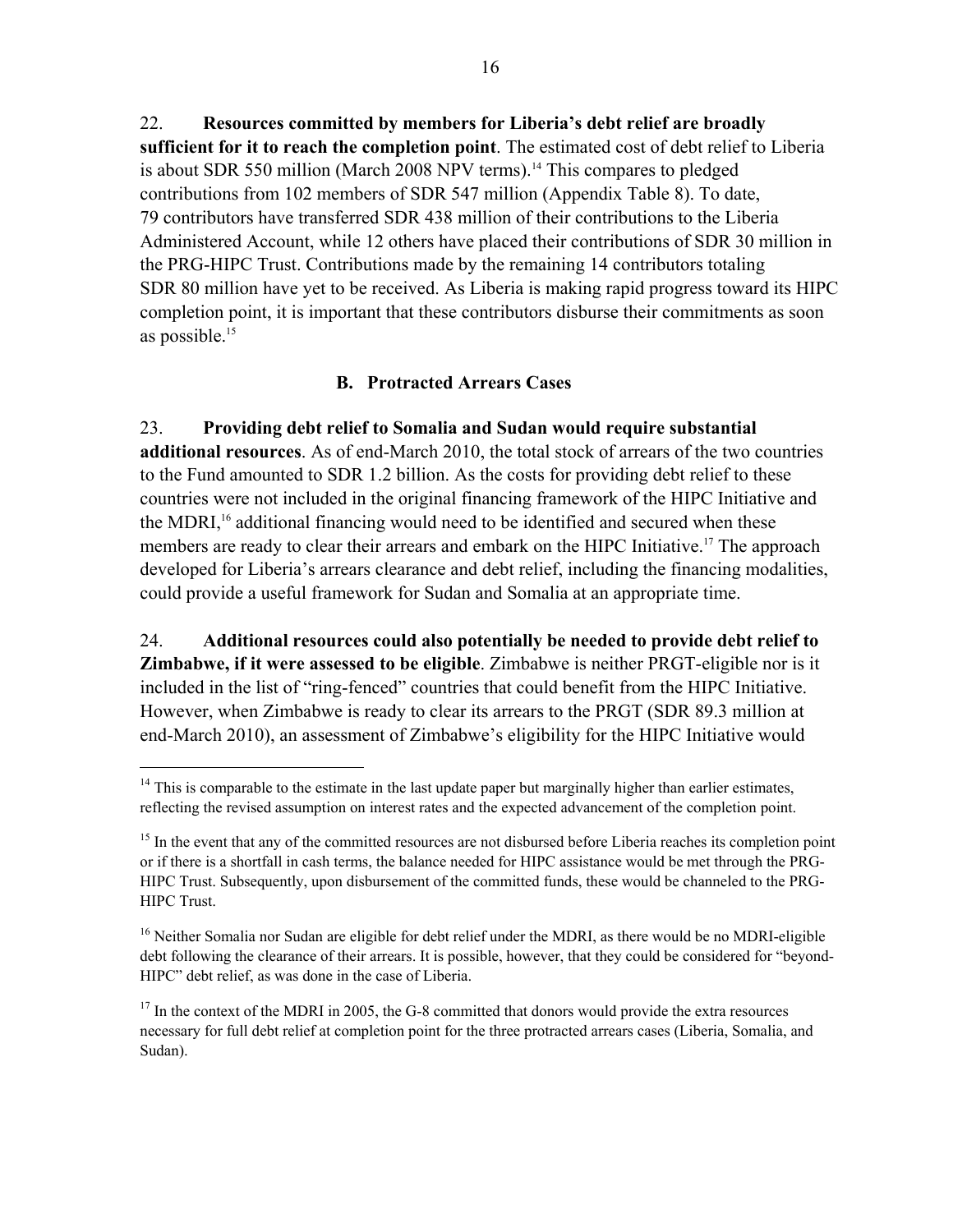need to be made based on the relevant criteria, including whether the NPV of its debt at end-2004 exceeded the HIPC thresholds. Additional resources may be needed to cover any such HIPC and "beyond-HIPC" debt relief for Zimbabwe.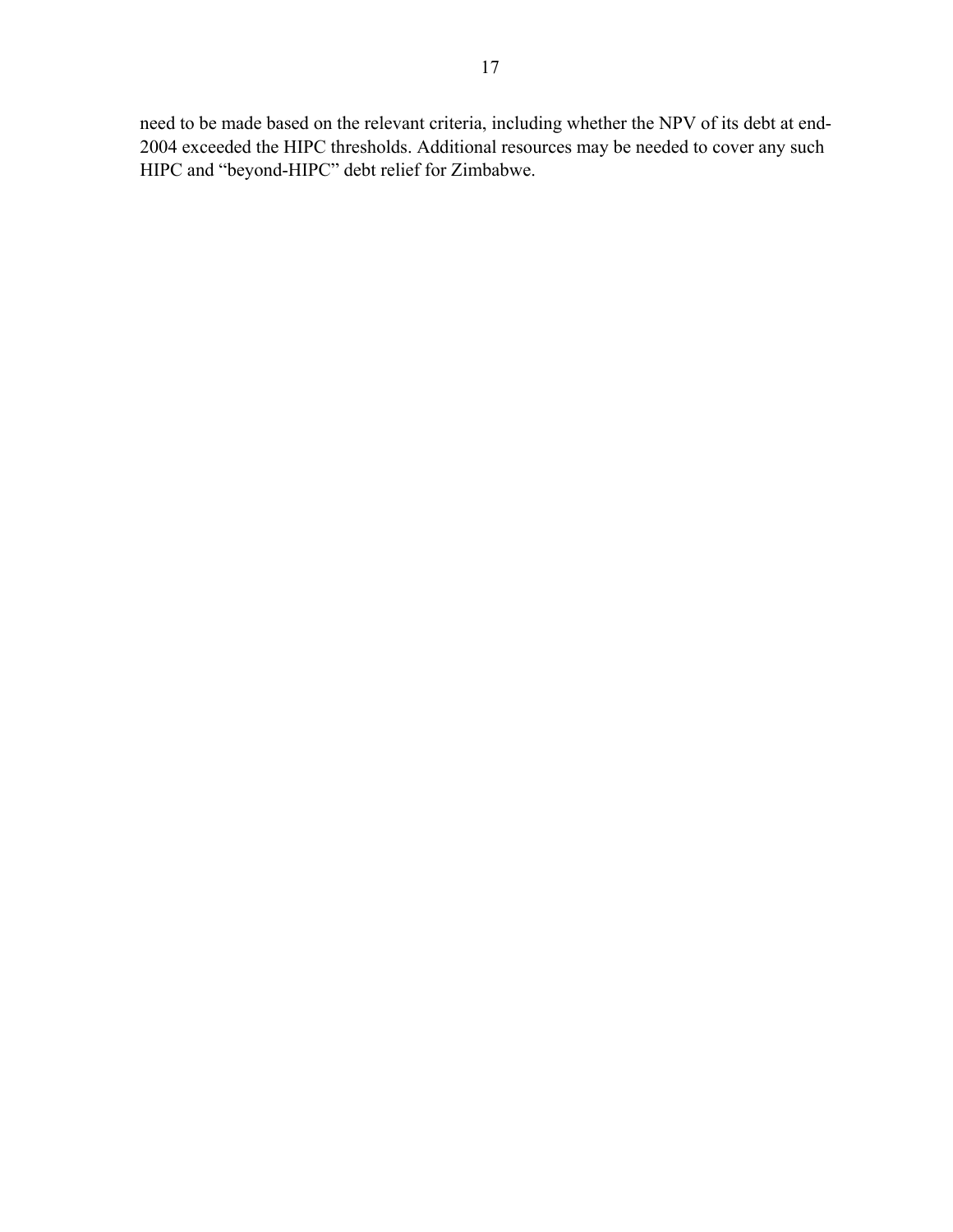|                                   | PRGF-ESF Trust 1/        |                                      |                          | PRGF-HIPC Trust     |                                       |                           |
|-----------------------------------|--------------------------|--------------------------------------|--------------------------|---------------------|---------------------------------------|---------------------------|
|                                   |                          | Subsidy contributions "as needed" 2/ |                          |                     | Subsidies and HIPC                    | Of which:                 |
|                                   | For<br>subsidization     | For MDRI<br>debt relief              | Total                    | Loan<br>commitments | grant contributions<br>"as needed" 2/ | Pending<br>"as needed" 2/ |
| <b>TOTAL</b>                      | 2,183.6                  | 1,120.0                              | 3,303.6                  | 17,534.7            | 1,562.3                               | 32.2                      |
| <b>Major industrial countries</b> | 1,412.0                  | 818.8                                | 2,230.8                  | 14,034.8            | 880.5                                 |                           |
| Canada                            | 147.2                    | 84.8                                 | 232.0                    | 1,200.0 3/          | 48.8                                  |                           |
| France                            | 233.8                    | 116.4                                | 350.2                    | 3,570.0 4/          | 82.2                                  | $-$                       |
| Germany                           | 113.2                    | 66.1                                 | 179.4                    | 2,750.0             | 127.2                                 |                           |
| Italy                             | 149.8                    | 84.4                                 | 234.2                    | 1,380.0             | 63.6                                  |                           |
| Japan                             | 401.9                    | 253.4                                | 655.3                    | 5,134.8             | 144.0                                 |                           |
| United Kingdom                    | 266.2                    | 155.4                                | 421.6                    | --                  | 82.2                                  |                           |
| <b>United States</b>              | 99.8                     | 58.3                                 | 158.1                    |                     | 332.6                                 |                           |
| Other advanced countries          | 645.6                    | 250.4                                | 896.0                    | 3,057.8             | 299.7                                 | --                        |
| Australia                         | 12.4                     | 3.7                                  | 16.1                     | --                  | 24.8                                  |                           |
| Austria                           | 61.0                     | $\overline{\phantom{a}}$             | 61.0                     | --                  | 14.3                                  |                           |
| Belgium                           | 66.1                     | 39.5                                 | 105.6                    | 350.0               | 35.3                                  |                           |
| Denmark                           | 40.4                     | 23.6                                 | 64.0                     | 300.0 3/            | 18.5                                  |                           |
| Finland                           | 25.9                     | 15.1                                 | 41.1                     | --                  | 8.0                                   |                           |
| Greece                            | 22.8                     | 13.3                                 | 36.2                     | $\overline{a}$      | 6.3                                   |                           |
| Iceland                           | 2.6                      | 1.5                                  | 4.2                      | --                  | 0.9                                   |                           |
| Ireland                           | 5.4                      | 2.4                                  | 7.7                      | --                  | 5.9                                   |                           |
| Israel                            | --                       | $\overline{\phantom{a}}$             |                          |                     | 1.8                                   |                           |
|                                   | 39.4                     | 21.0                                 | --<br>60.4               | $-$<br>92.7         | 15.9                                  |                           |
| Korea                             | 12.9                     |                                      | 12.9                     |                     |                                       |                           |
| Luxembourg                        |                          | --                                   |                          | $\overline{a}$      | 0.7                                   |                           |
| Netherlands                       | 128.5                    | --                                   | 128.5                    | 450.0               | 45.4                                  |                           |
| New Zealand                       | $\overline{\phantom{a}}$ | --                                   | $\overline{\phantom{a}}$ |                     | 1.7                                   |                           |
| Norway                            | 26.8                     | 15.7                                 | 42.5                     | 150.0               | 18.5                                  |                           |
| Portugal                          | 2.6                      | 1.4                                  | 4.0                      |                     | 6.6                                   |                           |
| San Marino                        | --                       | $\overline{\phantom{a}}$             | $\overline{\phantom{a}}$ | --                  | $0.0*$                                |                           |
| Singapore                         | 11.1                     | 6.5                                  | 17.6                     |                     | 16.5                                  |                           |
| Spain                             | 13.5                     | 3.1                                  | 16.7                     | 1,113.4 3/          | 23.3                                  |                           |
| Sweden                            | 109.0                    | 65.0                                 | 174.0                    |                     | 18.3                                  |                           |
| Switzerland                       | 65.1                     | 38.5                                 | 103.6                    | 601.7               | 37.0                                  |                           |
| <b>Fuel exporting countries</b>   | 10.2                     | 6.1                                  | 16.3                     | 49.5                | 114.3                                 | 23.2                      |
| Algeria                           |                          |                                      |                          |                     | 5.5                                   |                           |
| Bahrain                           | --                       |                                      | --                       |                     | 0.9                                   | 0.9                       |
| Brunei Darussalam                 | --                       | --                                   | $\overline{a}$           | --                  | 0.1                                   | --                        |
| Gabon                             | --                       | --                                   | --                       |                     | 2.5                                   | 1.9                       |
| Iran, Islamic Republic of         | 1.0                      | 0.6                                  | 1.5                      |                     | 2.2                                   |                           |
| Kuwait                            | --                       |                                      |                          |                     | 3.1                                   |                           |
| Libya                             | --                       |                                      |                          |                     | 7.3                                   |                           |
| Nigeria                           |                          |                                      |                          |                     | 13.9                                  |                           |
| Oman                              |                          |                                      |                          |                     | 0.8                                   |                           |
| Qatar                             | --                       |                                      | --                       |                     | 0.5                                   |                           |
| Saudi Arabia                      | 9.2                      | 5.5                                  | 14.7                     | 49.5                | 53.5                                  |                           |
| <b>United Arab Emirates</b>       | --                       | --                                   | --                       |                     | 3.8                                   |                           |
| Venezuela                         |                          |                                      |                          |                     | 20.4                                  | 20.4                      |

#### Appendix Table 1. Summary of Bilateral Commitments to the PRGF-ESF and PRGF-HIPC Trusts (In millions of SDRs; as of January 7, 2010)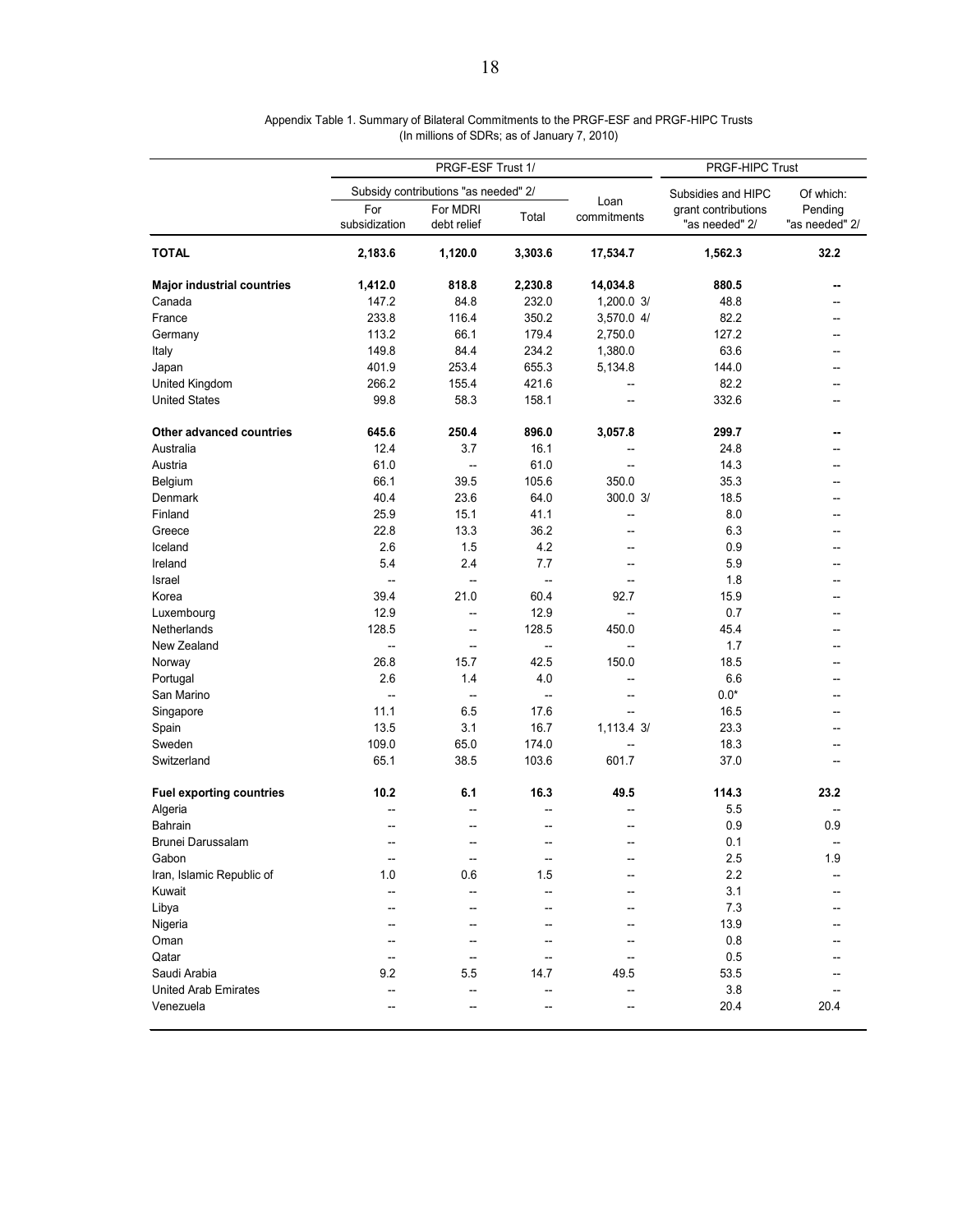|                                | PRGF-ESF Trust 1/        |                                      |                          | PRGF-HIPC Trust          |                                       |                                   |
|--------------------------------|--------------------------|--------------------------------------|--------------------------|--------------------------|---------------------------------------|-----------------------------------|
|                                |                          | Subsidy contributions "as needed" 2/ |                          |                          | Subsidies and HIPC                    | Of which:                         |
|                                | For<br>subsidization     | For MDRI<br>debt relief              | Total<br>committed       | Loan<br>commitments      | grant contributions<br>"as needed" 2/ | Pending<br>"as needed" 2/         |
| Other developing countries     | 104.0                    | 44.8                                 | 148.8                    | 355.6                    | 224.7                                 | 9.1                               |
| Argentina                      | 19.7                     | 11.5                                 | 31.2                     | --                       | 16.2                                  | 6.4                               |
| Bangladesh                     | 0.5                      | 0.2                                  | 0.8                      | $-$                      | 1.7                                   |                                   |
| <b>Barbados</b>                | --                       | --                                   | --                       | --                       | 0.4                                   | --                                |
| <b>Belize</b>                  | --                       | --                                   | $\overline{\phantom{a}}$ |                          | 0.3                                   |                                   |
| Botswana                       | 1.0                      | 0.6                                  | 1.6                      |                          | 6.4                                   |                                   |
| <b>Brazil</b>                  | --                       | --                                   | --                       |                          | 15.0                                  |                                   |
| Cambodia                       | $\overline{a}$           | --                                   | Ξ.                       |                          | $0.0*$                                |                                   |
| Chile                          | 2.2                      | 1.3                                  | 3.6                      |                          | 4.4                                   |                                   |
| China                          | 9.7                      | 4.2                                  | 13.9                     | 200.0                    | 19.7                                  |                                   |
| Colombia                       | --                       | --                                   | --                       | --                       | 0.9                                   |                                   |
| Cyprus                         | $\overline{a}$           | $\overline{a}$                       | Ξ.                       | --                       | 0.8                                   | $\overline{a}$                    |
| Dominican Republic             | $\overline{a}$           | $\overline{a}$                       | $\overline{a}$           | --                       | 0.5                                   | 0.5                               |
| Egypt                          | 7.4                      | 4.3                                  | 11.8                     | 155.6                    | 1.3                                   | $\overline{\phantom{a}}$          |
| Fiji                           | $\overline{a}$           | --                                   | $\overline{a}$           | --                       | 0.1                                   | --                                |
| Ghana                          | $\overline{a}$           | --                                   | --                       | --                       | 0.5                                   | $\overline{a}$                    |
| Grenada                        | $\overline{a}$           | --                                   | $\overline{\phantom{a}}$ | $-$                      | 0.1                                   | 0.1                               |
| India                          | 11.7                     | --                                   | 11.7                     | --                       | 22.9                                  |                                   |
| Indonesia                      | 3.7                      | 2.1                                  | 5.8                      | $-$                      | 8.2                                   |                                   |
| Jamaica                        | --                       | --                                   | --                       |                          | 2.7                                   | --                                |
| Lebanon                        | --                       | --                                   | --                       |                          | 0.4                                   | 0.4                               |
| Malaysia                       | 19.1                     | 11.2                                 | 30.3                     |                          | 12.7                                  | --                                |
| Maldives                       | --                       | --                                   | Ξ.                       |                          | $0.0*$                                | 0.0                               |
| Malta                          | 0.9                      | 0.5                                  | 1.3                      | --                       | 1.1                                   |                                   |
| Mauritius                      | --                       | --                                   | --                       |                          | 0.1                                   |                                   |
| Mexico                         | $-$                      | --                                   | $\overline{\phantom{a}}$ | --                       | 54.5                                  | --                                |
| Micronesia, F. S.              | $\overline{\phantom{a}}$ | $\overline{a}$                       | $\overline{\phantom{a}}$ | --                       | $0.0^{\star}$                         |                                   |
| Morocco                        | 5.4                      | 3.2                                  | 8.6                      | --                       | 1.6                                   |                                   |
| Pakistan                       | 2.1                      | 0.3                                  | 2.5                      | --                       | 3.4                                   |                                   |
|                                |                          | --                                   | $\overline{a}$           | $\overline{\phantom{a}}$ | 0.1                                   |                                   |
| Paraguay<br>Peru               | $-$                      | --                                   |                          | --                       | 2.5                                   |                                   |
| Philippines                    | --<br>--                 | --                                   | --<br>--                 | --                       | 6.7                                   |                                   |
| Samoa                          |                          |                                      |                          |                          | $0.0*$                                |                                   |
| South Africa                   |                          |                                      |                          |                          | 28.6                                  |                                   |
| Sri Lanka                      |                          |                                      |                          |                          | 0.6                                   |                                   |
| St. Lucia                      | --                       | --                                   | --                       | --                       | 0.1                                   | $\overline{a}$                    |
| St. Vincent and the Grenadines |                          |                                      |                          |                          | 0.1                                   |                                   |
| Swaziland                      |                          |                                      | --                       |                          | $0.0^{\star}$                         |                                   |
| Thailand                       | --                       |                                      |                          |                          |                                       |                                   |
|                                | 7.4                      | 4.4                                  | 11.9                     | --                       | 4.5                                   |                                   |
| Tonga                          | --                       | --                                   | --                       |                          | $0.0^\star$                           |                                   |
| Trinidad and Tobago            | $\overline{\phantom{a}}$ | $\overline{\phantom{a}}$             | $\qquad \qquad -$        | --                       | 1.6                                   | 1.6                               |
| Tunisia                        | 0.6                      | 0.3                                  | 0.9                      |                          | 1.5                                   |                                   |
| Turkey                         | 11.7                     | $\overline{\phantom{a}}$             | 11.7                     | --                       | $\overline{\phantom{a}}$              |                                   |
| Uruguay                        | 0.8                      | 0.5                                  | 1.3                      |                          | 2.2                                   | $\overline{\phantom{a}}$          |
| Vanuatu                        | --                       | --                                   | --                       |                          | 0.1                                   | 0.1                               |
| Vietnam                        | $-$                      | --                                   | --                       |                          | 0.4                                   | $\hspace{0.05cm} \dashrightarrow$ |

Appendix Table 1 (continued). Summary of Bilateral Commitments to the PRGF-ESF and PRGF-HIPC Trusts (In millions of SDRs; as of January 7, 2010)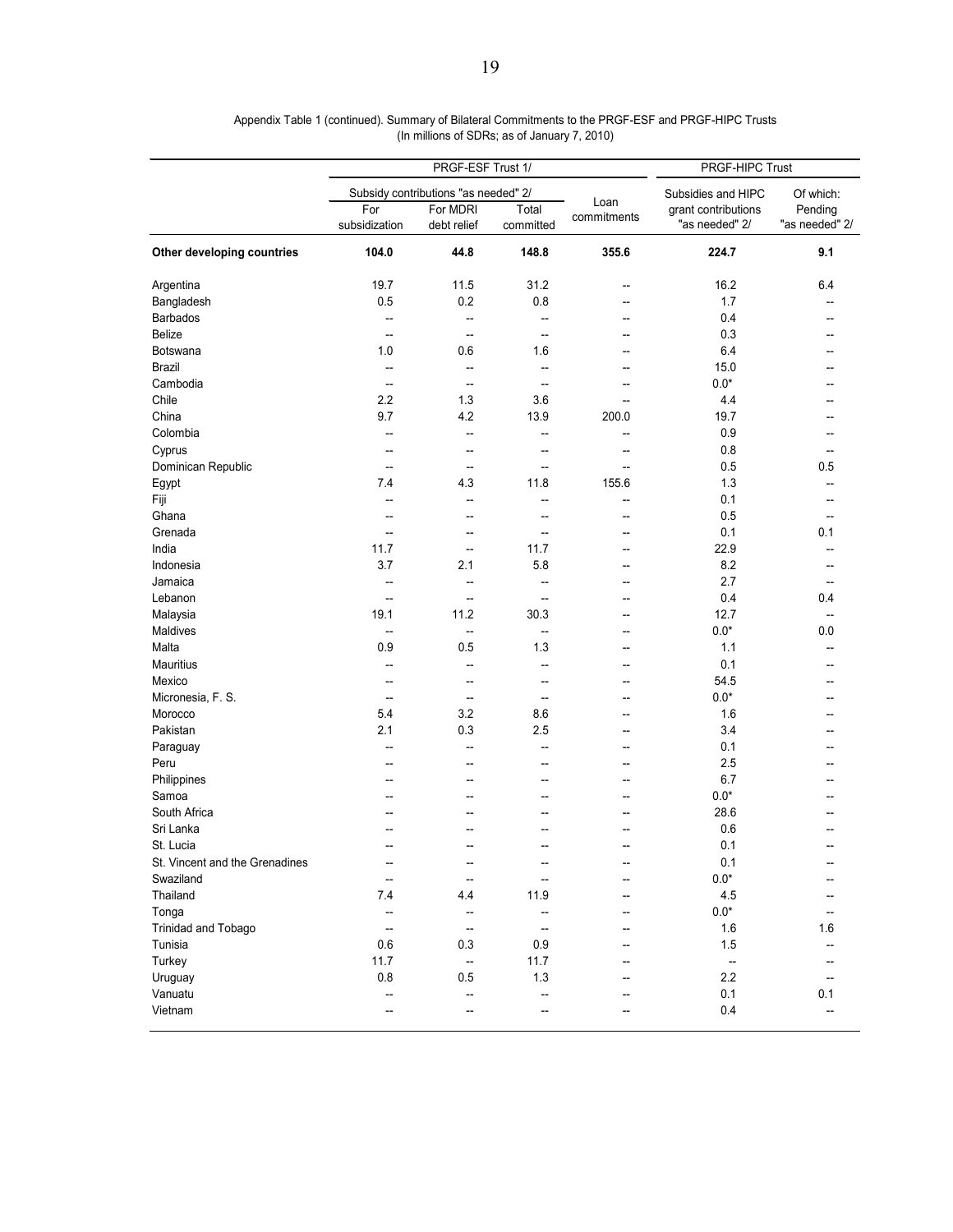|                                                                       | PRGF-ESF Trust 1/    |                                                                 |                    |                     | PRGF-HIPC Trust                                             |                                        |  |
|-----------------------------------------------------------------------|----------------------|-----------------------------------------------------------------|--------------------|---------------------|-------------------------------------------------------------|----------------------------------------|--|
|                                                                       | For<br>subsidization | Subsidy contributions "as needed" 2/<br>For MDRI debt<br>relief | Total<br>committed | Loan<br>commitments | Subsidies and HIPC<br>grant contributions<br>"as needed" 2/ | Of which:<br>Pending<br>"as needed" 2/ |  |
| <b>Countries in transition</b>                                        | 11.8                 | --                                                              | 11.8               | --                  | 42.9                                                        |                                        |  |
| Croatia                                                               |                      |                                                                 |                    |                     | 0.4                                                         |                                        |  |
| Czech Republic                                                        | 11.8                 | --                                                              | 11.8               |                     | 4.1                                                         |                                        |  |
| Estonia                                                               | --                   |                                                                 | --                 |                     | 0.5                                                         |                                        |  |
| Hungary                                                               | --                   |                                                                 | --                 |                     | 6.0                                                         |                                        |  |
| Latvia                                                                |                      |                                                                 |                    |                     | 1.0                                                         |                                        |  |
| Poland                                                                | --                   |                                                                 | --                 | --                  | 12.0                                                        |                                        |  |
| <b>Russian Federation</b>                                             | --                   |                                                                 |                    |                     | 14.6                                                        |                                        |  |
| Slovak Republic                                                       | --                   |                                                                 |                    |                     | 4.0                                                         |                                        |  |
| Slovenia                                                              |                      |                                                                 |                    |                     | 0.4                                                         |                                        |  |
| Memorandum Item:<br><b>OPEC Fund for International</b><br>Development |                      |                                                                 |                    | 37.0                |                                                             |                                        |  |

#### (In millions of SDRs; as of January 7, 2010) Appendix Table 1 (concluded). Summary of Bilateral Commitments to the PRGF-ESF and PRGF-HIPC Trusts

\* Less than SDR 5,000.

1/ Excludes the G-8 commitment of SDR 100 million in end-2005 NPV terms, new ESF subsidy contributions, and any contribution made in the context of the LIC reform of 2009. Reflects the retention in the Trust of overpayments of past subsidy contributions made by two contributors in the context of the establishment of the ESAF.

2/ Estimated values of total contributions include forthcoming contributions that are not yet received. The term "as needed" refers to the nominal sum of concessional assistance taking into account the profile of subsidy needs associated with PRGF lending and the provision of HIPC assistance, respectively.

3/ Including new borrowing agreement in support of 2009 reform of LIC facilities.

4/ Including a borrowing agreement in support of the establishment of the ESF.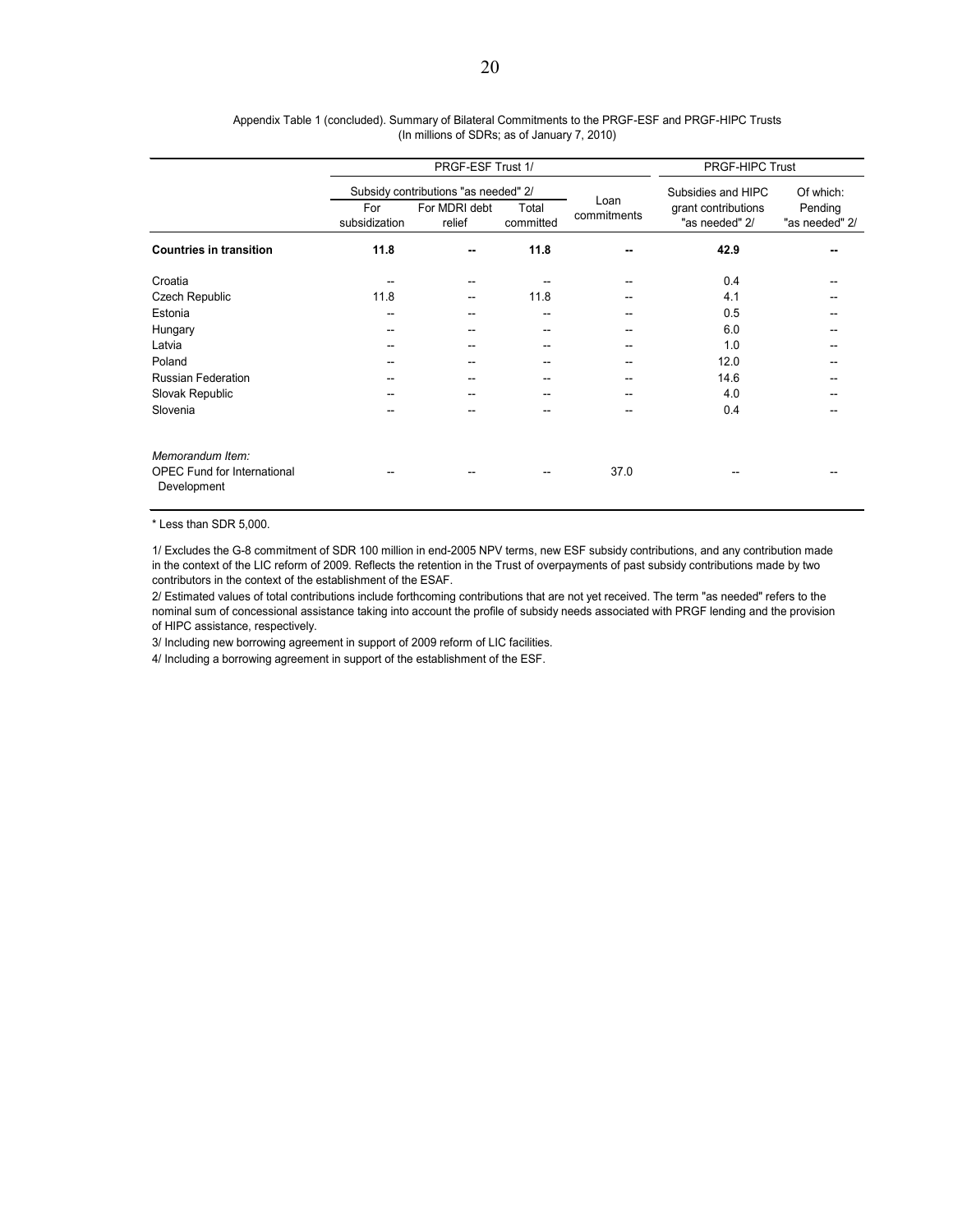#### Appendix Table 2. PRGT—Borrowing Agreements (In millions of SDRs; as of end-March 2010)

|                                                   |                                |                                        |                     | Amount Disbursed        |                                  |                                            |                       |
|---------------------------------------------------|--------------------------------|----------------------------------------|---------------------|-------------------------|----------------------------------|--------------------------------------------|-----------------------|
|                                                   | Effective date<br>of agreement | <b>Expiration date</b><br>for drawings | Loan<br>commitments | Amount                  | In percent of<br>commitment      | Early repayment<br>related to the MDRI     | Amount<br>outstanding |
| Belgium                                           |                                |                                        |                     |                         |                                  |                                            |                       |
| National Bank of Belgium 1/                       | Jul. 2, 1999                   | Dec. 31, 2018                          | 350.0               | 350.0                   | 100.0                            | 163.0                                      | 138.3                 |
| Canada                                            |                                |                                        |                     |                         |                                  |                                            |                       |
| Government of Canada                              | Feb. 22, 1989                  | Dec. 31, 1997                          | 300.0               | 300.0                   | 100.0                            | 16.1                                       |                       |
| Government of Canada                              | May 9, 1995                    | Dec. 31, 2005                          | 400.0               | 400.0                   | 100.0                            | 121.2                                      | 118.0                 |
| Government of Canada                              | Mar. 5, 2010                   | Dec. 31, 2018                          | 500.0               | --                      | $\overline{\phantom{a}}$         | $\sim$                                     | $\overline{a}$        |
| China                                             |                                |                                        |                     |                         |                                  |                                            |                       |
| Government of China 1/                            | Jul. 05, 1994                  | Dec. 31, 2014                          | 200.0               | 200.0                   | 100.0                            | 49.0                                       | 80.6                  |
| Denmark                                           |                                |                                        |                     |                         |                                  |                                            |                       |
| National Bank of Denmark                          | May 3, 2000                    | Dec. 31, 2003                          | 100.0               | 100.0                   | 100.0                            | 100.0                                      | ٠.                    |
| National Bank of Denmark                          | Jan. 28, 2010                  | Dec. 31, 2018                          | 200.0               |                         | --                               |                                            |                       |
| Egypt                                             |                                |                                        |                     |                         |                                  |                                            |                       |
| Central Bank of Egypt 1/                          | Jun. 13, 1994                  | Dec. 31, 2018                          | 155.6               | 144.7                   | 93.0                             | 21.9                                       | 49.7                  |
| France                                            |                                |                                        |                     |                         |                                  |                                            |                       |
| Agence Française de Développement 2/              | Apr. 05, 1988                  | Dec. 31, 1997                          | 800.0               | 800.0                   | 100.0                            | $\sim$                                     |                       |
| Agence Française de Développement 2/              | Jan. 03, 1995                  | Dec. 31, 2005                          | 750.0               | 750.0                   | 100.0                            |                                            | 122.1                 |
| Agence Française de Développement 1/2/            | Dec. 17, 1999                  | Dec. 31, 2018                          | 1,350.0             | 1,220.3                 | 90.4                             | 376.1                                      | 844.1                 |
| Agence Française de Développement 2/3/            | Aug. 20, 2009                  | Dec. 31, 2014                          | 670.0               | 207.8                   | 31.0                             | $\overline{\phantom{a}}$                   | 207.8                 |
| Germany                                           |                                |                                        |                     |                         |                                  |                                            |                       |
| Kreditanstalt für Wiederaufbau                    | Mar. 31, 1989                  | Dec. 31, 1997                          | 700.0               | 700.0                   | 100.0                            | 19.7                                       | $\overline{a}$        |
| Kreditanstalt für Wiederaufbau                    | May 17, 1995                   | Dec. 31, 2005                          | 700.0               | 700.0                   | 100.0                            | 313.0                                      | 76.4                  |
| Kreditanstalt für Wiederaufbau 1/                 | Jun. 19, 2000                  | Dec. 31, 2014                          | 1,350.0             | 872.1                   | 64.6                             | 209.6                                      | 610.9                 |
| Italy                                             |                                |                                        |                     |                         |                                  |                                            |                       |
| Bank of Italy 4/                                  | Oct. 04, 1990                  | Dec. 31, 1997                          | 370.0               | 370.0                   | 100.0                            | 11.7                                       | ٠.                    |
| Bank of Italy 4/                                  | May. 29, 1998                  | Dec. 31, 2005                          | 210.0               | 210.0                   | 100.0                            | 170.9                                      |                       |
| Bank of Italy 1/                                  | Mar. 1, 2000                   | Dec. 31, 2018                          | 800.0               | 727.9                   | 91.0                             | 63.5                                       | 513.3                 |
| Japan                                             |                                |                                        |                     |                         |                                  |                                            |                       |
| Japan Bank for International Cooperation 5/       | Apr. 12, 1988                  | Dec. 31, 1997                          | 2,200.0             | 2.200.0                 | 100.0                            |                                            |                       |
| Japan Bank for International Cooperation 1/5/     | Oct. 05, 1994                  | Dec. 31, 2018                          | 2,934.8             | 2,895.8                 | 98.7                             | Ξ.                                         | 1.468.4               |
|                                                   |                                |                                        |                     |                         |                                  |                                            |                       |
| Korea<br>Bank of Korea                            | Apr. 20 1989                   | Dec. 31, 1997                          | 65.0                | 65.0                    | 100.0                            | 0.3                                        |                       |
| Bank of Korea                                     | Jun. 20, 1994                  | Dec. 31, 2005                          | 27.7                | 27.7                    | 100.0                            | 20.0                                       | ٠.                    |
|                                                   |                                |                                        |                     |                         |                                  |                                            |                       |
| Netherlands                                       |                                |                                        | 450.0               | 419.3                   | 93.2                             | 55.2                                       | 304.5                 |
| Bank of the Netherlands 1/                        | Sep. 29, 1999                  | Dec. 31, 2018                          |                     |                         |                                  |                                            |                       |
| Norway                                            |                                |                                        |                     |                         |                                  |                                            |                       |
| Bank of Norway                                    | Apr. 14, 1988                  | Dec. 31, 1997                          | 90.0                | 90.0                    | 100.0                            | 2.7                                        |                       |
| Bank of Norway                                    | Jun. 16, 1994                  | Dec. 31, 2005                          | 60.0                | 60.0                    | 100.0                            | 32.5                                       |                       |
| <b>OPEC Fund for International Development 6/</b> | Dec. 20, 1994                  | Dec. 31, 2005                          | 37.0                | 37.0                    | 100.0                            | 25.7                                       | ٠.                    |
|                                                   |                                |                                        |                     |                         |                                  |                                            |                       |
| Spain                                             |                                |                                        |                     |                         |                                  |                                            |                       |
| Bank of Spain 7/                                  | Jun. 20, 1988                  | Jun. 30, 1993                          | 216.4               | 216.4                   | 100.0                            | $\overline{\phantom{a}}$<br>$\overline{a}$ |                       |
| Government of Spain                               | Feb. 08, 1995                  | Dec. 31, 2005                          | 67.0<br>425.0       | 67.0                    | 100.0                            |                                            | 12.8                  |
| Bank of Spain 1/<br>Bank of Spain                 | Feb. 14, 2000<br>Dec. 17,2009  | Dec. 31, 2018<br>Dec. 31, 2018         | 405.0               | 369.0<br>$\overline{a}$ | 86.8<br>$\overline{\phantom{a}}$ | 41.4<br>$\overline{\phantom{a}}$           | 327.6<br>$\sim$       |
|                                                   |                                |                                        |                     |                         |                                  |                                            |                       |
| Switzerland<br>Swiss Confederation 8/             | Dec. 23, 1988                  |                                        | 200.0               | 200.0                   | 100.0                            | $\sim$                                     |                       |
| Swiss National Bank 1/                            | Jun. 22, 1995                  | Dec. 31, 1997<br>Dec. 31, 2018         | 401.7               | 394.8                   | 98.3                             | 64.1                                       | 223.5                 |
|                                                   |                                |                                        |                     |                         |                                  |                                            |                       |
| Subtotal                                          |                                |                                        | 17,485.2            | 15,094.7                | 86.3                             | 1,877.5                                    | 5,097.9               |
| <b>Associated Agreement -</b>                     |                                |                                        |                     |                         |                                  |                                            |                       |
| Saudi Fund for Development (SFD)                  | Feb. 27, 1989                  | 9/                                     | 49.5                | 49.5                    | 100.0                            |                                            |                       |
| Total Loan and Associated Loan Agreements 10/     |                                |                                        | 17,534.7            | 15,144.2                | 86.4                             | 1,877.5                                    | 5,097.9               |

1/ Including additional loan commitments for interim PRGF operations.<br>2/ Before April 17, 1998, known as Caise Française de Développement.<br>3/ The loan commitment, which became effective on August 20, 2009, was made in the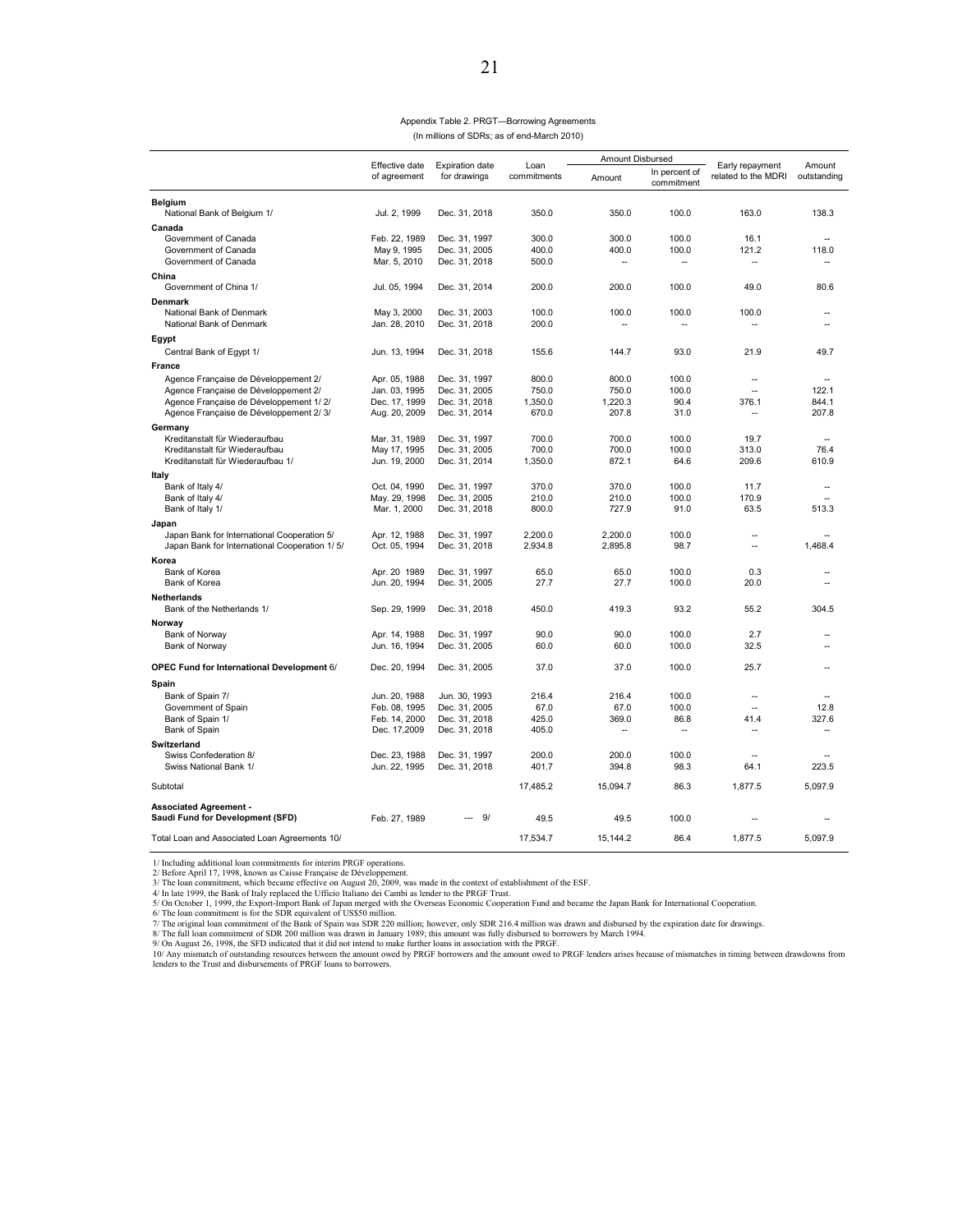#### Appendix Table 3. PRGT—Subsidy Agreements 1/ (In millions of SDRs; as of end-March 2010)

|                                                 |                               |                             |            |                           |                                | Interest                 |                     |
|-------------------------------------------------|-------------------------------|-----------------------------|------------|---------------------------|--------------------------------|--------------------------|---------------------|
|                                                 | Effective date of             |                             |            | Deposit/Investment Amount |                                | Rate                     | Maturity            |
|                                                 | agreement                     | Vehicle 2/                  | Agreed     |                           | Received Outstanding (percent) |                          | (years)             |
| Austria                                         |                               |                             |            |                           |                                |                          |                     |
| <b>Austrian National Bank</b>                   | Jun. 8, 1988                  | Admin, Account              | 60.0       | 60.0                      | $\overline{\phantom{a}}$       | 0.5                      | $5\frac{1}{2}$ -10  |
| Austrian National Bank                          | Apr. 19, 1994                 | Admin. Account              | 50.0       | 50.0                      | ä,                             | 0.5                      | $5\frac{1}{2} - 10$ |
| Belgium                                         |                               |                             |            |                           |                                |                          |                     |
| National Bank of Belgium                        | Jun. 30, 1989                 | Admin, Account              | 100.0      | 100.0                     | --                             | 0.5                      | 10                  |
| National Bank of Belgium                        | Apr. 21, 1994                 | Admin. Account              | 80.0       | 80.0                      |                                | 0.5                      | 10                  |
| <b>Botswana</b>                                 |                               |                             |            |                           |                                |                          |                     |
| Bank of Botswana 3/4/                           | Jun. 30, 1994                 | Admin. Account              | 6.9        | 6.9                       |                                | 2.0                      | 10                  |
| Chile                                           |                               |                             |            |                           |                                |                          |                     |
| Banco Central de Chile                          | Aug. 24, 1994                 | Admin. Account              | 15.0       | 15.0                      | $\sim$                         | 0.5                      | 5                   |
| Greece                                          |                               |                             |            |                           |                                |                          |                     |
| <b>Bank of Greece</b>                           | Nov. 30, 1988                 | Admin, Account              | 35.0       | 35.0                      |                                | 0.5                      | $5\frac{1}{2} - 10$ |
| <b>Bank of Greece</b>                           | Apr. 22, 1994                 | Admin. Account              | 35.0       | 35.0                      |                                | 0.5                      | $5\frac{1}{2} - 10$ |
| Indonesia                                       |                               |                             |            |                           |                                |                          |                     |
| Bank Indonesia 5/                               | Jun. 23, 1994                 | Admin. Account              | 25.0       | 25.0                      | -                              | $\overline{\phantom{a}}$ | 10                  |
| Iran, Islamic Republic of                       |                               |                             |            |                           |                                |                          |                     |
| Central Bank of Iran                            | May 24, 1994                  | Admin, Account              | 5.0        | 5.0                       |                                | 0.5                      | 10                  |
| Malaysia                                        |                               |                             |            |                           |                                |                          |                     |
| Bank Negara Malaysia                            | May 17, 1988                  | Subsidy Account             | 40.0       | 40.0                      |                                | 0.5                      | 10                  |
| Bank Negara Malaysia 4/                         | Jun. 30, 1994                 | Subsidy Account             | 40.0       | 40.0                      | -                              | 2.0                      | 10                  |
| Malta                                           |                               |                             |            |                           |                                |                          |                     |
| Central Bank of Malta<br>Central Bank of Malta  | Dec. 13, 1989<br>May 27, 1994 | Subsidy Account<br>PRGF-ESF | 1.4<br>1.4 | 1.4<br>1.4                |                                | 0.5<br>0.5               | 13<br>13            |
|                                                 |                               | Subsidy Account             |            |                           |                                |                          |                     |
|                                                 |                               |                             |            |                           |                                |                          |                     |
| Pakistan<br>State Bank of Pakistan 6/           | Apr. 21, 1994                 | <b>ECF Subsidy</b>          | 10.0       | 10.0                      | 10.0                           | 0.5                      | 16                  |
|                                                 |                               | Account                     |            |                           |                                |                          |                     |
| Peru                                            |                               |                             |            |                           |                                |                          |                     |
| Banco Central de Reserva del Peru Jan. 29, 2010 |                               | General Subsidy             | 6.1        | 6.1                       | 6.1                            | 0.1                      | $\overline{7}$      |
| 71                                              |                               | Account                     |            |                           |                                |                          |                     |
| Portugal                                        |                               |                             |            |                           |                                |                          |                     |
| Banco do Portugal                               | May 5, 1994                   | Admin. Account              | 13.1       | 13.1                      | --                             | 0.5                      | $6 - 10$            |
| Saudi Arabia                                    |                               |                             |            |                           |                                |                          |                     |
| The Saudi Fund for Development                  | April 11, 2006                | General Subsidy             | 132.6      | 38.2                      | 38.2                           | 0.5                      | 15%                 |
| and the Kingdom of Saudi Arabia 8/              |                               | Account                     |            |                           |                                |                          |                     |
| Singapore                                       |                               |                             |            |                           |                                |                          |                     |
| Monetary Authority of Singapore                 | Nov. 4, 1988                  | Subsidy Account             | 40.0       | 40.0                      |                                | 2.0                      | 10                  |
| Monetary Authority of Singapore 4/              | May 20, 1994                  | Subsidy Account             | 40.0       | 40.0                      | $\overline{a}$                 | 2.0                      | 10                  |
| Spain                                           |                               |                             |            |                           |                                |                          |                     |
| Government of Spain 9/                          | Feb. 8, 1995                  | General Subsidy             | 60.3       | 43.3                      | 17.2                           | 0.5                      | 10                  |
|                                                 |                               | Account                     |            |                           |                                |                          |                     |
| <b>Thailand</b>                                 |                               |                             |            |                           |                                |                          |                     |
| Bank of Thailand                                | Jun. 14, 1988                 | Subsidy Account             | 20.0       | 20.0                      |                                | 2.0                      | 10                  |
| Bank of Thailand                                | Apr. 22, 1994                 | Subsidy Account             | 40.0       | 40.0                      | --                             | 2.0                      | 10                  |
| <b>Trinidad and Tobago</b>                      |                               |                             |            |                           |                                |                          |                     |
| Government of Trinidad and Tobago Dec. 7, 2006  |                               | <b>ECF Subsidy</b>          | 3.0        | 3.0                       | 3.0                            | 1.0                      | 10                  |
|                                                 |                               | Account                     |            |                           |                                |                          |                     |
| Tunisia                                         |                               |                             |            |                           |                                |                          |                     |
| Banque Centrale de Tunisie 10/                  | May 4, 1994                   | Subsidy Account             | 3.6        | 3.6                       | -                              | 0.5                      | 10                  |
| Uruguay                                         |                               |                             |            |                           |                                |                          |                     |
| Banco Central del Uruguay 11/                   | Jul. 7, 1994                  | Subsidy Account             | 7.2        | 7.2                       |                                |                          | 10                  |
| Banco Central del Uruguay                       | Mar. 11, 2010                 | General Subsidy<br>Account  | 2.0        | 2.0                       | 2.0                            |                          | 10                  |
|                                                 |                               |                             |            |                           |                                |                          |                     |
| Total                                           |                               |                             | 872.5      | 761.2                     | 76.6                           |                          |                     |

1/ Subsidy contributions to the PRG Trust result from the difference between the investment income on contributions and the below market rate of interest paid to contributors.

2/ As a result of renaming of the PRG Trust and its subsidy accounts in January 2010, the name of subsidy account shown<br>represents the current name of the account for deposits/investments that have not yet expired, and the

deposits/investments that have been repaid. 3/ Equivalent of US\$10 million (at the exchange rate of June 29, 1994).

4/ The Fund made early repayments to Botswana, Malaysia, and Singapore on March 1, 2004.<br>5/ Interest rate paid is equivalent to the retum on investment by the Fund on this deposit (net of any costs), less 2.0 percent per<br>a

6/ All the deposits will be repaid together at the end of sixteen years after the date of the first deposit.<br>7/ Interest rate paid is 0.1 percent per annum until a subsidy contribution of SDR 1.2 million (end-2008 NPV) is

respectively. 9/ The investment coincides with the repayment of each of the first nine (out of ten) semiannual installments of a drawing of the PRGT loan of SDR 67 million from the Government of Spain (the Instituto de Crédito Oficial).

10/ Equivalent of US\$5 million (at the exchange rate of May 11, 1994). 11/ Interest rate paid is equivalent to the return on this investment by the Fund (net of any costs), less 2.6 percent per annum. If the interest rate obtained by the Fund is 2.6 percent per annum or less, the investment shall bear zero interest.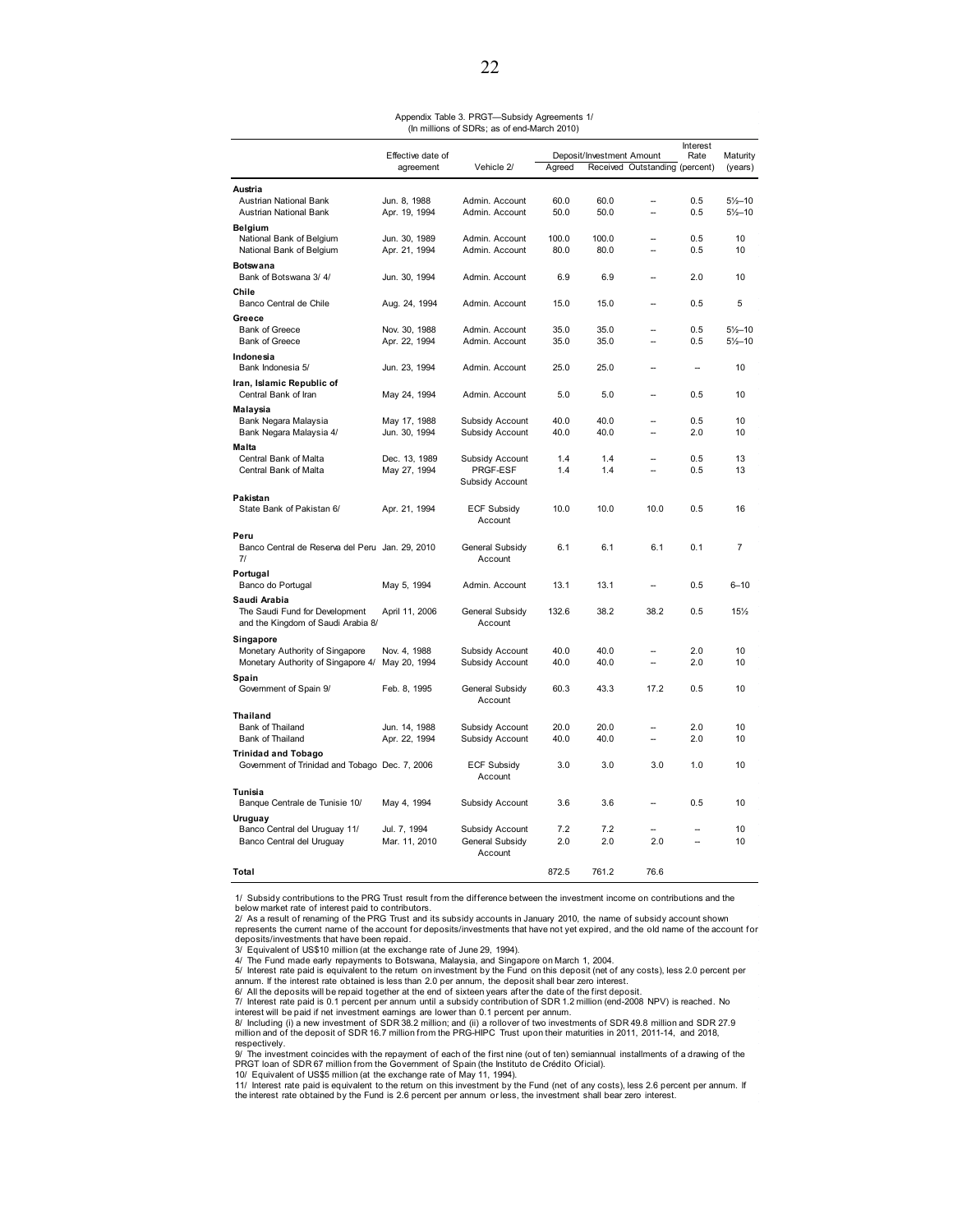|                  | Reserve Account                   | Outstanding |                                        |
|------------------|-----------------------------------|-------------|----------------------------------------|
|                  | balance                           | PRGT credit | Reserve coverage<br>ratio (In percent) |
|                  |                                   |             |                                        |
|                  | (A)                               | (B)         | (A)/(B)                                |
| 1988             | 169                               | 103         | 164.1                                  |
| 1989             | 272                               | 510         | 53.3                                   |
| 1990             | 395                               | 795         | 49.7                                   |
| 1991             | 513                               | 1,320       | 38.9                                   |
| 1992             | 630                               | 1,786       | 35.3                                   |
| 1993             | 793                               | 2,005       | 39.6                                   |
| 1994             | 1,009                             | 2,786       | 36.2                                   |
| 1995             | 1,336                             | 3,919       | 34.1                                   |
| 1996             | 1,716                             | 4,446       | 38.6                                   |
| 1997             | 2,093                             | 4,892       | 42.8                                   |
| 1998             | 2,345                             | 5,421       | 43.3                                   |
| 1999             | 2,548                             | 5,820       | 43.8                                   |
| 2000             | 2,714                             | 5,773       | 47.0                                   |
| 2001             | 2,917                             | 5,971       | 48.9                                   |
| 2002             | 3,079                             | 6,636       | 46.4                                   |
| 2003             | 3,115                             | 6,703       | 46.5                                   |
| 2004             | 3,174                             | 6,632       | 47.9                                   |
| 2005             | 3,285                             | 6,185       | 53.1                                   |
| 2006             | 3,392                             | 3,656 1/    | 92.8                                   |
| 2007             | 3,557                             | 3,673       | 96.8                                   |
| 2008             | 3,818                             | 3,895       | 98.0                                   |
| 2009             | 3,926                             | 4,965       | 79.1                                   |
| Memorandum item: |                                   |             |                                        |
|                  | Projected PRGT repayments in 2010 |             | 632                                    |

 Appendix Table 4. PRGT—Reserve Account Coverage (Millions of SDRs; end-period)

1/ The decline in total PRGT credit outstanding by about 40 percent from 2005 reflects early repayments arising from the delivery of HIPC and MDRI debt relief.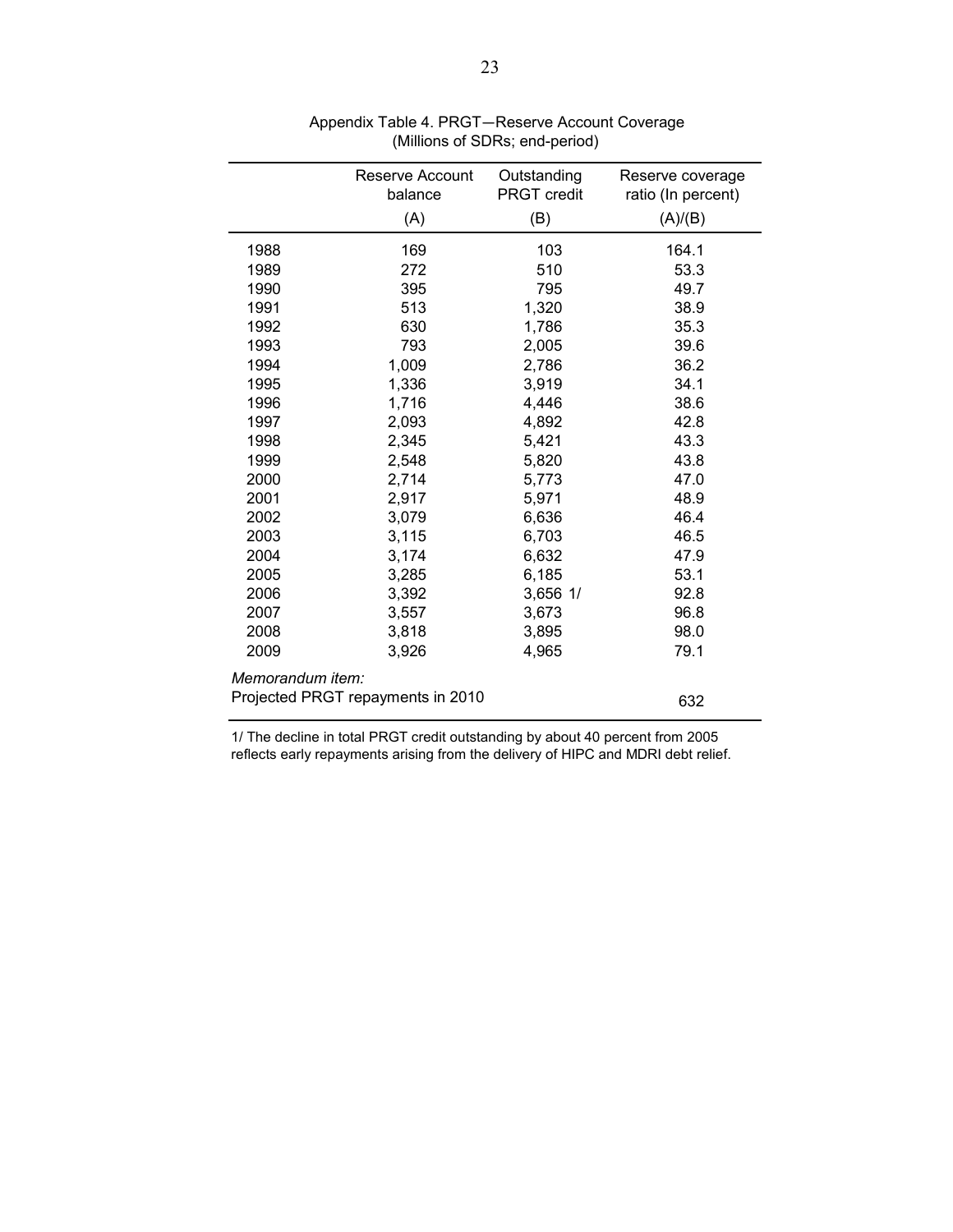| Contributor                                          | Date of<br>pledge | Contribution<br>pledged | <b>SDR</b><br>equivalent 1/ | Contribution<br>received |
|------------------------------------------------------|-------------------|-------------------------|-----------------------------|--------------------------|
| Sub-Account 1: EPCA subsidization only               |                   |                         |                             |                          |
| Belgium                                              | Mar. 2002         | <b>SDR 0.63</b>         | 0.6                         | 0.6                      |
| Canada                                               | Oct. 2002         | Can\$ 3.25              | 1.7                         | 1.7                      |
| Norway                                               | Jun. 2002         | SDR 3.0                 | 3.0                         | 3.0                      |
| Sweden                                               | Jan. 2002         | <b>SDR 0.8</b>          | 0.8                         | 0.8                      |
| Switzerland                                          | Mar. 2002         | <b>US\$ 1.0</b>         | 0.8                         | 0.8                      |
| United Kingdom                                       | Oct. 2001         | £2.5                    | 2.9                         | 2.9                      |
| <b>Sub Total</b>                                     |                   |                         | 9.7                         | 9.7                      |
| Sub-Account 2: ENDA subsidization only               |                   |                         |                             |                          |
| Australia                                            | Jun. 2005         | Aus\$ 2.0               | 1.1                         | 1.1                      |
| Austria 2/                                           | Apr. 2005         | <b>SDR 1.3</b>          | 0.6                         | 0.6                      |
| Canada                                               | Feb. 2005         | Can\$ 5.0               | 2.9                         | 2.9                      |
| China                                                | May 2005          | <b>US\$ 2.0</b>         | 1.4                         | 1.4                      |
| Germany 3/                                           | Nov. 2005         | Euro 1.65               | 1.4                         | 1.4                      |
| India                                                | Feb. 2005         | <b>SDR 1.5</b>          | 1.5                         | 1.5                      |
| Ireland                                              | Nov. 2006         | Euro 0.5                | 0.5                         | 0.4                      |
| Japan                                                | Apr. 2005         | <b>US\$ 2.5</b>         | 1.7                         | 1.7                      |
| Russia                                               | Feb. 2005         | <b>US\$ 1.5</b>         | 1.0                         | 1.0                      |
| Saudi Arabia                                         | Apr. 2005         | <b>US\$4.0</b>          | 2.6                         | 1.3                      |
| Switzerland                                          | Feb. 2005         | <b>US\$ 2.0</b>         | 1.4                         | 1.4                      |
| <b>Sub Total</b>                                     |                   |                         | 16.0                        | 14.6                     |
| <b>Sub-Account 3: Subsidization of EPCA and ENDA</b> |                   |                         |                             |                          |
| France                                               | Jan. 2005         | Euro 1.5                | 1.2                         | 1.2                      |
| Korea                                                | Jul. 2009         | KRW 1,000               | 0.5                         | 0.5                      |
| Luxembourg 4/                                        | Feb. 2005         | Euro 1.25               | 1.1                         | 1.1                      |
| Luxembourg                                           | Nov. 2008         | Euro 0.5                | 0.5                         | 0.5                      |
| Netherlands 5/                                       | Mar. 2002         | <b>US\$ 2.0</b>         | 1.5                         | 1.5                      |
| Netherlands                                          | Mar. 2005         | <b>US\$ 2.0</b>         | 1.4                         | 1.4                      |
| Norway                                               | Feb. 2005         | NKr 10.0                | 1.1                         | 1.1                      |
| Sweden                                               | Feb. 2005         | <b>US\$ 10.0</b>        | 6.6                         | 6.6                      |
| United Kingdom                                       | Feb. 2005         | £1.0                    | 1.2                         | 1.2                      |
| <b>Sub Total</b>                                     |                   |                         | 15.1                        | 15.1                     |
| <b>Total</b>                                         |                   |                         | 40.9                        | 39.5                     |
| Memorandum item:                                     |                   |                         |                             |                          |
| Pledges made since beginning of 2005                 |                   |                         | 29.6                        | 28.2                     |

Appendix Table 5. Subsidy Contributions for Emergency Assistance (In millions; as of end-March 2010)

1/ For contributions which have been fully received, the SDR equivalent is the actual SDR amount received using the exchange rate on the value date. For contributions that are not yet disbursed, the SDR equivalent is calculated using the exchange rate at end-March 2010.

2/ Reflecting investment income to be generated on a deposit agreement, effective May 2006.

3/ To subsidize the rate of charge on purchases by Sri Lanka and Maldives under ENDA following the 2004 Tsunami.

4/ Existing contribution, previously earmarked for ENDA.

5/ Existing contribution, previously earmarked for EPCA.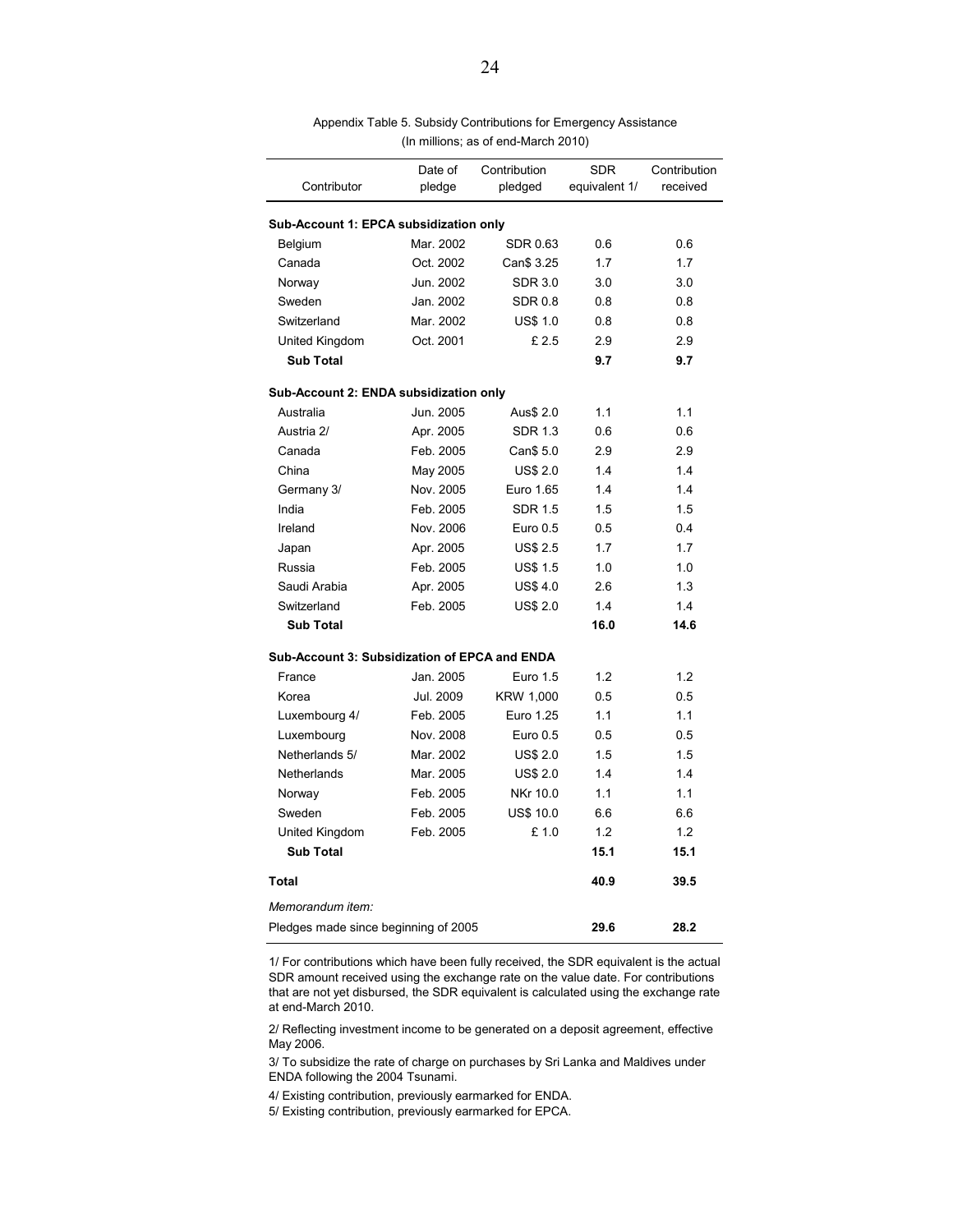|                |                                        | Decision | Completion    |                  |                                      |
|----------------|----------------------------------------|----------|---------------|------------------|--------------------------------------|
|                |                                        | point    | point         |                  | Amount committed Amount disbursed 1/ |
|                | <b>Completion point countries (28)</b> |          |               | 1,602            | 1,721                                |
| 1              | Afghanistan 2/                         | Jul-07   | $Jan-10$      |                  |                                      |
| $\overline{c}$ | Benin                                  | Jul-00   | Mar-03        | 18               | 20                                   |
| 3              | <b>Bolivia</b>                         | Feb-00   | $Jun-01$      | $62 \frac{3}{2}$ | 65                                   |
| 4              | <b>Burkina Faso</b>                    | Jul-00   | Apr-02        | 44 3/            | 46                                   |
| 5              | Burundi                                | Aug-05   | Jan-09        | 19               | 22                                   |
| 6              | Cameroon                               | Oct-00   | Apr-06        | 29               | 34                                   |
| 7              | Central African Republic               | Sep-07   | Jun-09        | 17               | 18                                   |
| 8              | Congo, Rep. of                         | Mar-06   | $Jan-10$      | 5                | 6                                    |
| 9              | Ethiopia                               | Nov-01   | Apr-04        | 45               | 47                                   |
| 10             | Gambia, The                            | Dec-00   | Dec-07        | $\overline{2}$   | $\overline{2}$                       |
| 11             | Ghana                                  | Feb-02   | Jul-04        | 90               | 94                                   |
| 12             | Guyana                                 | Nov-00   | Dec-03        | 57 3/            | 60                                   |
| 13             | Haiti                                  | Nov-06   | <b>Jun-09</b> | $\overline{2}$   | $\overline{2}$                       |
| 14             | Honduras                               | Jun-00   | Apr-05        | 23               | 26                                   |
| 15             | Madagascar                             | Dec-00   | Oct-04        | 14.7             | 16                                   |
| 16             | Malawi                                 | Dec-00   | Aug-06        | 33               | 37                                   |
| 17             | Mali                                   | Sep-00   | Mar-03        | 46 3/            | 49                                   |
| 18             | Mauritania                             | Feb-00   | $Jun-02$      | 35               | 38                                   |
| 19             | Mozambique                             | Apr-00   | Sep-01        | 107 3/           | 108                                  |
| 20             | Nicaragua                              | Dec-00   | Jan-04        | 64               | 71                                   |
| 21             | Niger                                  | Dec-00   | Apr-04        | 31               | 34                                   |
| 22             | Rwanda                                 | Dec-00   | Apr-05        | 47               | 51                                   |
| 23             | São Tomé and Príncipe                  | Dec-00   | Mar-07        | 1                | 1                                    |
| 24             | Senegal                                | Jun-00   | Apr-04        | 34               | 38                                   |
| 25             | Sierra Leone                           | Mar-02   | Dec-06        | 100              | 107                                  |
| 26             | Tanzania                               | Apr-00   | Nov-01        | 89               | 96                                   |
| 27             | Uganda                                 | Feb-00   | May-00        | 120 3/           | 122                                  |
| 28             | Zambia                                 | Dec-00   | Apr-05        | 469              | 508                                  |
|                | Decision point countries (7)           |          |               | 730              | 108                                  |
| 29             | Chad                                   | May-01   | Floating      | 14               | 9                                    |
| 30             | Congo, Dem. Rep. of                    | $Jul-03$ | Floating      | 228              | 49                                   |
| 31             | Côte d'Ivoire                          | Apr-09   | Floating      | 25               | 10                                   |
| 32             | Guinea                                 | Dec-00   | Floating      | 24               | 10                                   |
| 33             | Guinea-Bissau                          | Dec-00   | Floating      | 9                | 1                                    |
| 34             | Liberia                                | Mar-08   | Floating      | 428              | 30                                   |
| 35             | Togo                                   | Nov-08   | Floating      | 0.2              | 0.1                                  |
|                | Pre-decision point countries (3)       |          |               |                  |                                      |
| 36             | Comoros                                | .        | $\cdots$      | .                | .                                    |
| 37             | Eritrea                                |          | $\cdots$      |                  |                                      |
| 38             | Kyrgyz Republic                        |          | $\sim$ $\sim$ | .                |                                      |
|                | Protracted arrears cases (2)           |          |               |                  |                                      |
| 39             | Somalia                                |          | $\ddotsc$     | $\ddotsc$        |                                      |
| 40             | Sudan                                  |          | .             | $\cdots$         | $\cdots$                             |
| Total          |                                        |          |               | 2,349 4/         | 1,829                                |

Appendix Table 6. Implementation of the HIPC Initiative (Millions of SDRs; end-March 2010)

1/ Includes the commitment made in NPV terms plus interest earned on that commitment.

2/ At the time of its decision point, Afghanistan did not have any outstanding eligible debt.

3/ Includes commitment under the original HIPC Initiative.

4/ Including SDR 17 million committed to Côte d'Ivoire under the original HIPC Initiative.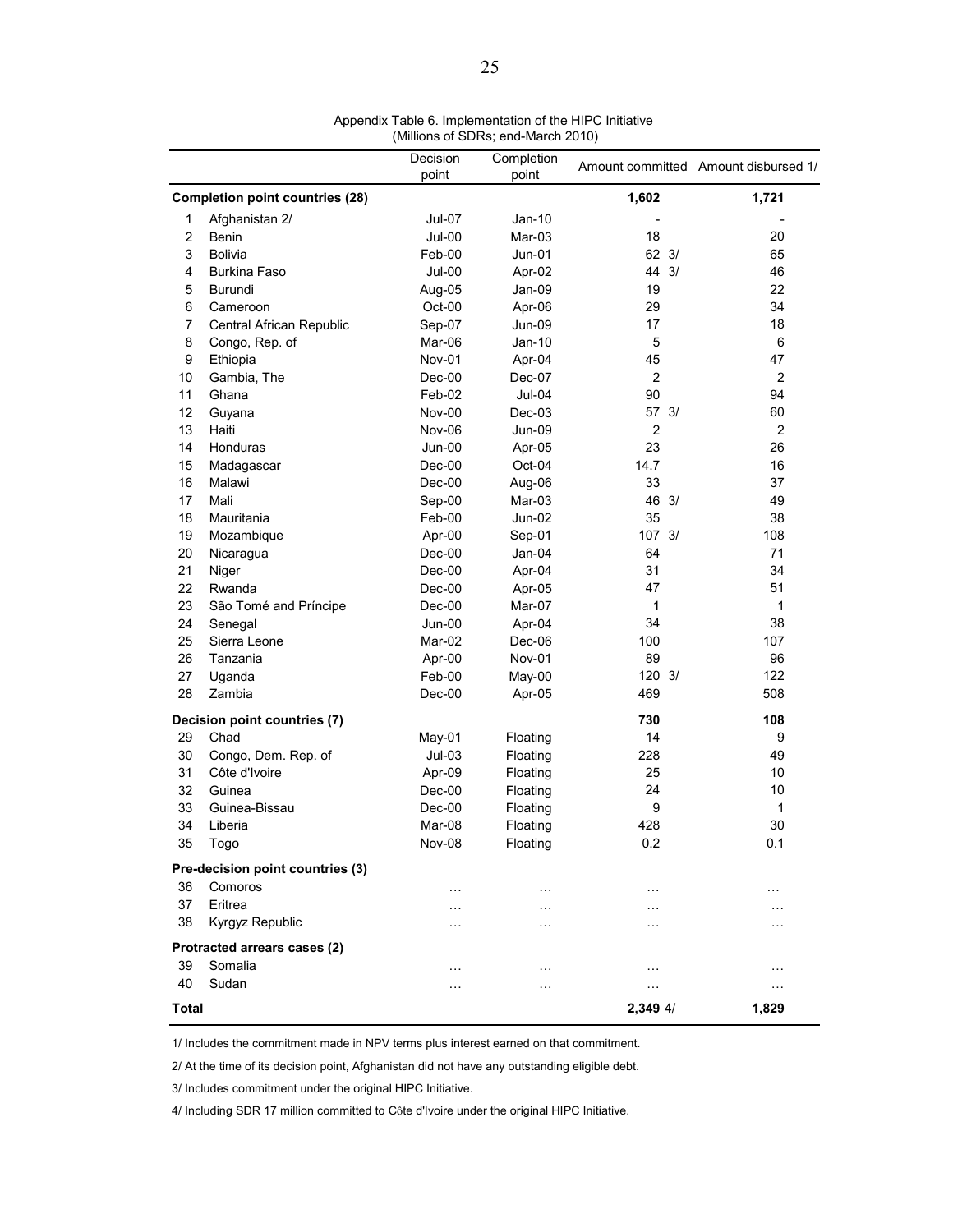|                |                           | Delivery  | Fund credit from                   | Financed by                             | Remaining               |                        | Financed by             |
|----------------|---------------------------|-----------|------------------------------------|-----------------------------------------|-------------------------|------------------------|-------------------------|
|                |                           | date      | disbursements<br>prior to end-2004 | <b>HIPC</b> umbrella<br>sub-accounts 2/ | MDRI-eligible<br>credit | <b>MDRI-I</b><br>Trust | <b>MDRI-II</b><br>Trust |
|                |                           |           | (A)                                | (B)                                     | $(C=A-B=D+E)$           | (D)                    | (E)                     |
|                | HIPC countries (26) 1/    |           | 2,614                              | 422                                     | 2,192                   | 1,104                  | 1,088                   |
| 1              | Benin                     | Jan. 2006 | 36                                 | 2                                       | 34                      |                        | 34                      |
| $\overline{c}$ | Bolivia                   | Jan. 2006 | 161                                | 6                                       | 155                     |                        | 155                     |
| 3              | <b>Burkina Faso</b>       | Jan. 2006 | 62                                 | 5                                       | 57                      | 57                     |                         |
| 4              | Burundi                   | Feb. 2009 | 26                                 | 17                                      | 9                       | 9                      |                         |
| 5              | Cameroon                  | Apr. 2006 | 173                                | 24                                      | 149                     |                        | 149                     |
| 6              | Central African Rep.      | Jul. 2009 | 4.0                                | $\overline{2}$                          | $\overline{2}$          | 2                      |                         |
| 7              | Congo, Rep. of            | Jan. 2010 | 7.9                                | 3                                       | 4.8                     |                        | 5                       |
| 8              | Ethiopia                  | Jan. 2006 | 112                                | 32                                      | 80                      | 80                     |                         |
| 9              | Gambia                    | Dec. 2007 | 9                                  | $\overline{2}$                          | $\overline{7}$          | $\overline{7}$         |                         |
| 10             | Ghana                     | Jan. 2006 | 265                                | 45                                      | 220                     | 220                    |                         |
| 11             | Guyana                    | Jan. 2006 | 45                                 | 13                                      | 32                      |                        | 32                      |
| 12             | Honduras                  | Jan. 2006 | 107                                | 9                                       | 98                      |                        | 98                      |
| 13             | Madagascar                | Jan. 2006 | 137                                | 9                                       | 128                     | 128                    |                         |
| 14             | Malawi                    | Sep. 2006 | 38                                 | 23                                      | 15                      | 15                     |                         |
| 15             | Mali                      | Jan. 2006 | 75                                 | 13                                      | 62                      | 62                     |                         |
| 16             | Mauritania                | Jun. 2006 | 33                                 | 3                                       | 30                      |                        | 30                      |
| 17             | Mozambique                | Jan. 2006 | 107                                | 24                                      | 83                      | 83                     |                         |
| 18             | Nicaragua                 | Jan. 2006 | 140                                | 49                                      | 92                      |                        | 92                      |
| 19             | Niger                     | Jan. 2006 | 78                                 | 18                                      | 60                      | 60                     |                         |
| 20             | Rwanda                    | Jan. 2006 | 53                                 | 33                                      | 20                      | 20                     |                         |
| 21             | São Tomé and Príncipe     | Mar. 2007 | $\mathbf{1}$                       | 0                                       | 1                       | 1                      |                         |
| 22             | Senegal                   | Jan. 2006 | 100                                | 6                                       | 95                      |                        | 95                      |
| 23             | Sierra Leone              | Dec. 2006 | 117                                | 41                                      | 77                      | 77                     |                         |
| 24             | Tanzania                  | Jan. 2006 | 234                                | 27                                      | 207                     | 207                    |                         |
| 25             | Uganda                    | Jan. 2006 | 88                                 | 12                                      | 76                      | 76                     |                         |
| 26             | Zambia                    | Jan. 2006 | 403                                | 4                                       | 398                     |                        | 398                     |
|                | Non-HIPC countries (2) 3/ |           | 126                                |                                         | 126                     | 126                    |                         |
| 27             | Cambodia                  | Jan. 2006 | 57                                 |                                         | 57                      | 57                     |                         |
| 28             | Tajikistan, Rep. of       | Jan. 2006 | 69                                 |                                         | 69                      | 69                     |                         |
| Total          |                           |           | 2,740.1                            | 421.9                                   | 2,318.2                 | 1,230.3                | 1,087.9                 |

Appendix Table 7. Debt Relief Following Implementation of the MDRI (Millions of SDRs; end-March 2010)

1/ Afghanistan and Haiti did not have MDRI-eligible credit and did not receive MDRI debt relief.

2/ Balances available at the time of MDRI debt relief.

3/ Non-HIPCs but qualified for MDRI debt relief with a per capita income below the US\$380 threshold.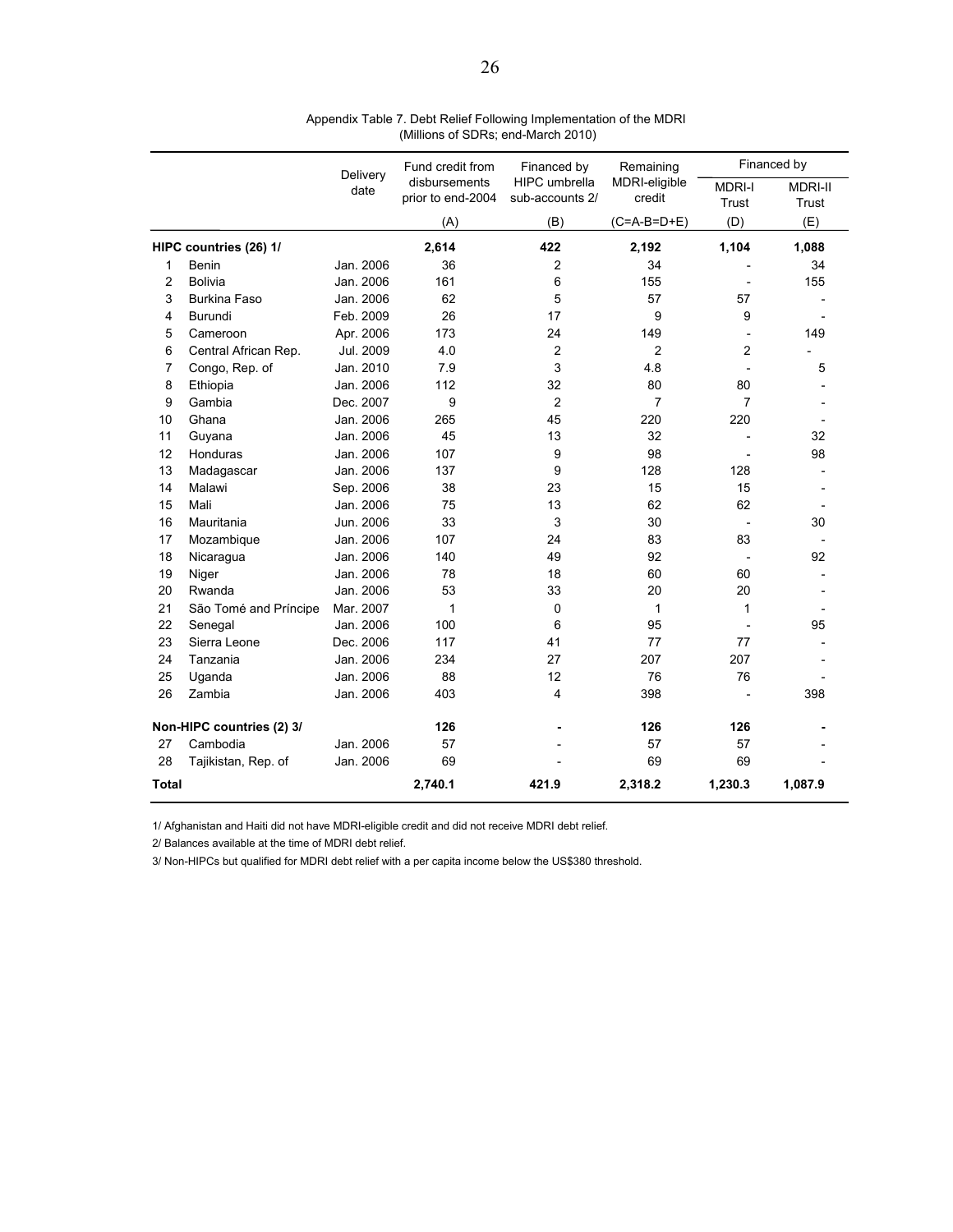|                             | Commitments 1/ | Of which, to be<br>disbursed |
|-----------------------------|----------------|------------------------------|
| <b>Total (102)</b>          | 547.4          | 79.7                         |
| G-8 countries (8)           | 326.8          | 50.6                         |
| Canada                      | 11.4           |                              |
| France                      | 26.0           |                              |
| Germany                     | 44.5           | 44.5                         |
| Italy                       | 21.5           |                              |
| Japan                       | 47.4           | 6.1                          |
| <b>Russian Federation</b>   | 35.4           |                              |
| United Kingdom              | 20.8           |                              |
| <b>United States</b>        | 119.8          |                              |
| Other FTP participants (34) | 146.9          | 6.3                          |
| Australia                   | 4.1            |                              |
| Austria                     | 4.9            | 4.9                          |
| Belgium                     | 7.6            |                              |
| <b>Botswana</b>             | 0.2            |                              |
| China                       | 12.7           |                              |
| Cyprus                      | 0.2            |                              |
| <b>Czech Republic</b>       | 2.2            |                              |
| Denmark                     | 3.8            |                              |
| Finland                     | 2.9            |                              |
| Greece                      | 1.3            |                              |
| Hungary                     | 5.6            |                              |
| India                       | 11.2           |                              |
| Ireland                     | 2.1            |                              |
| Israel                      | 1.1            |                              |
| Kazakhstan                  | 1.0            |                              |
| Korea                       | 7.1            |                              |
| Kuwait                      | 2.8            |                              |
| Luxembourg                  | 0.4            |                              |
| Malaysia                    | 3.6            |                              |
| <b>Mauritius</b>            | 0.2            | 0.2                          |
| Mexico                      | 7.7            |                              |
| Netherlands                 | 11.1           |                              |
| New Zealand                 | 1.1            |                              |
| Norway                      | 6.1            |                              |
| Poland                      | 3.7            | 1.2                          |
|                             |                |                              |

## Appendix Table 8. Commitments to Finance the Cost of IMF's Debt Relief to Liberia (In millions of SDRs; in March 14, 2008 NPV terms)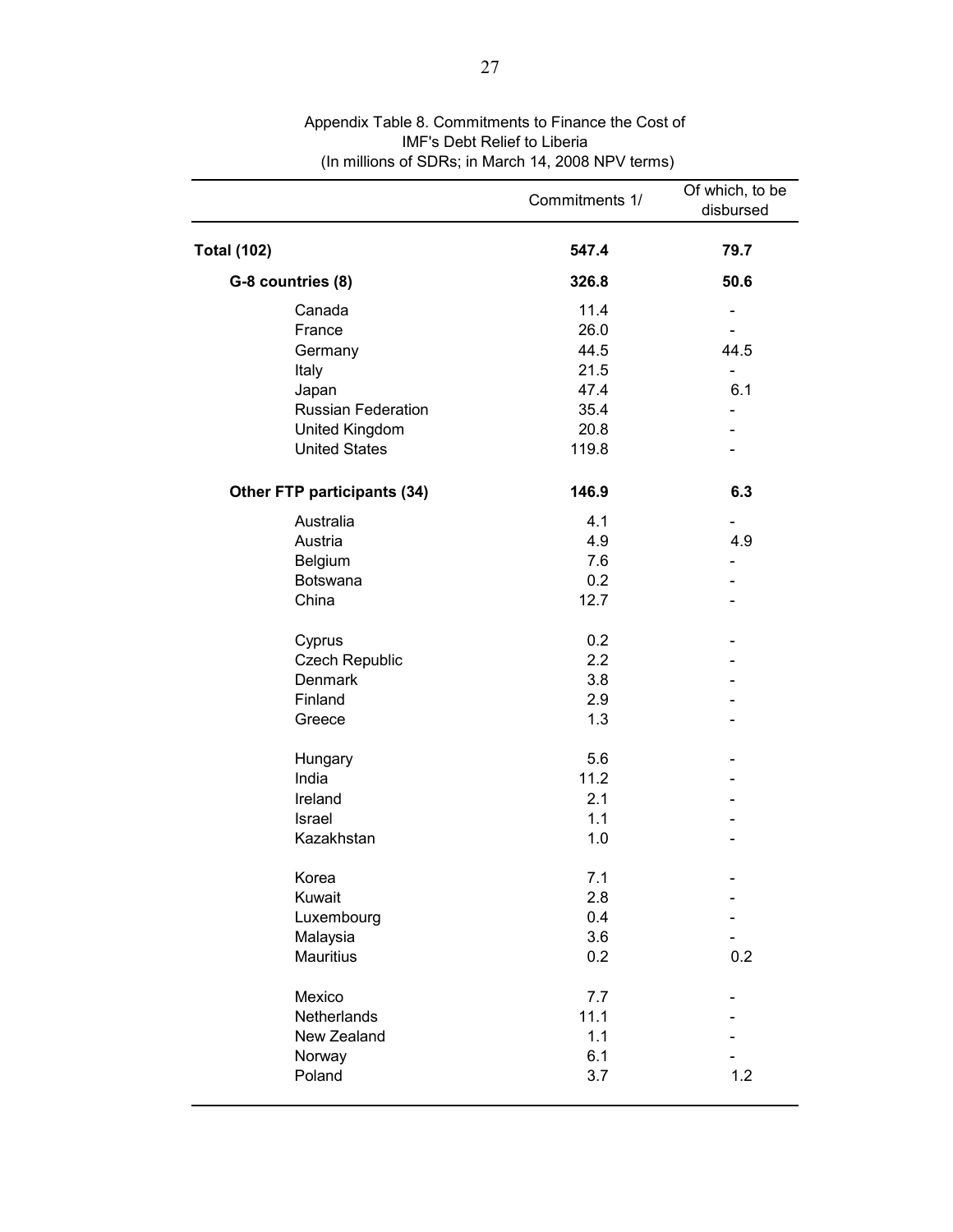|                          | Commitments 1/ | Of which, to be<br>disbursed |
|--------------------------|----------------|------------------------------|
| Portugal                 | 2.9            | -                            |
| Saudi Arabia             | 11.2           |                              |
| Singapore                | 2.0            |                              |
| Slovak Republic          | 1.6            |                              |
| Slovenia                 | 0.5            |                              |
|                          |                |                              |
| Spain                    | 10.7           |                              |
| Sweden                   | 5.1            |                              |
| Switzerland              | 6.3            |                              |
| Thailand                 | 1.8            |                              |
| Non-FTP countries (60)   | 73.7           | 22.8                         |
| Albania                  | 0.1            |                              |
| Algeria                  | 1.9            |                              |
| Angola*                  | 0.0            |                              |
| Argentina                | 5.2            | 5.2                          |
| Armenia*                 | 0.0            |                              |
| <b>Belize</b>            | 0.1            |                              |
| <b>Brazil</b>            | 16.9           | 16.9                         |
| <b>Bulgaria</b>          | 1.8            |                              |
| Burkina Faso             | 0.1            | 0.1                          |
| Burundi *                | 0.0            | $\overline{\phantom{0}}$     |
| Cambodia *               | 0.0            |                              |
| Cameroon                 | 0.6            |                              |
| Central African Republic | 0.1            |                              |
| Chad*                    | 0.0            | 0.05                         |
| Congo, Dem. Rep. of      | 2.8            | -                            |
| Côte d'Ivoire            | 1.8            |                              |
| Croatia                  | 0.5            |                              |
| Dominica *               | 0.0            |                              |
| Egypt                    | 1.2            |                              |
| Estonia                  | 0.2            |                              |
| Gabon                    | 0.6            |                              |
| Gambia                   | 0.1            |                              |
| Ghana                    | 1.3            |                              |
| Guinea                   | 0.1            |                              |
| Guinea-Bissau*           | 0.0            | 0.01                         |
| Iceland                  | 0.1            |                              |
| Indonesia                | 5.1            |                              |
| Iran *                   | 0.0            |                              |
| Jamaica                  | 2.1            |                              |
| Kenya                    | 0.8            |                              |

Appendix Table 8 (continued). Commitments to Finance the Cost of IMF's Debt Relief to Liberia (In millions of SDRs; in March 14, 2008 NPV terms)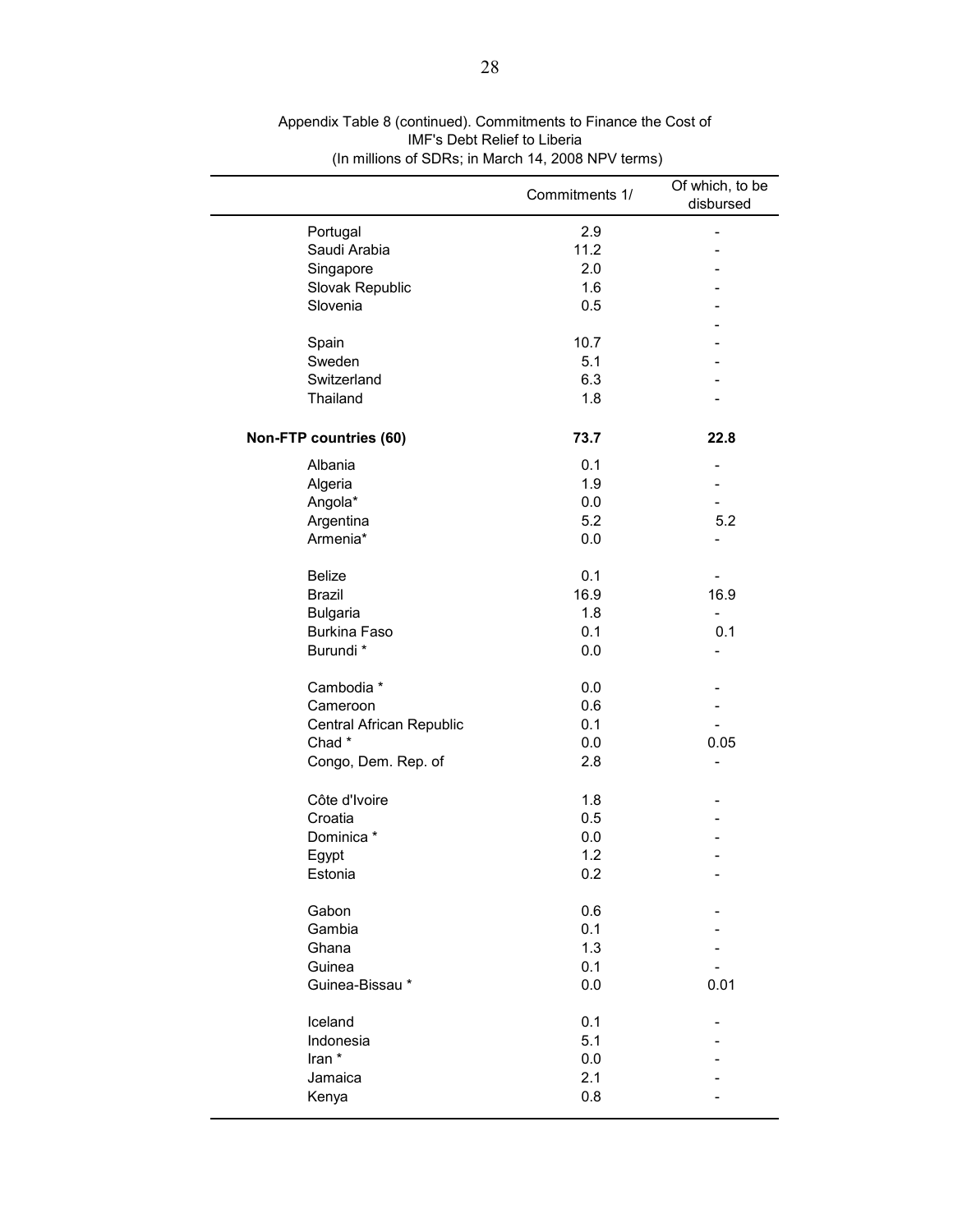|                      | Commitments 1/ | Of which, to be<br>disbursed |
|----------------------|----------------|------------------------------|
| Latvia               | 0.3            | $\blacksquare$               |
| Lesotho <sup>*</sup> | 0.0            |                              |
| Liberia              | 2.1            |                              |
| Libya                | 4.5            |                              |
| Lithuania            | 0.7            |                              |
| Macedonia            | 0.1            |                              |
| Madagascar           | 0.3            |                              |
| Malawi               | 0.2            |                              |
| Mali                 | 0.2            | 0.2                          |
| Malta                | 0.4            | $\blacksquare$               |
| Mauritania           | 0.2            |                              |
| Morocco              | 2.3            |                              |
| Namibia *            | 0.0            |                              |
| Nepal                | 0.1            |                              |
| Nicaragua            | 0.1            |                              |
| Pakistan             | 6.1            |                              |
| Papua New Guinea     | 0.4            |                              |
| Philippines          | 1.6            |                              |
| Romania              | 1.6            |                              |
| Rwanda               | 0.1            | 0.1                          |
| Samoa*               | 0.0            | 0.01                         |
| Senegal *            | 0.0            |                              |
| Sierra Leone         | 0.4            | 0.4                          |
| South Africa         | 1.8            |                              |
| Sri Lanka            | 1.7            |                              |
| Togo                 | 0.1            |                              |
| Ukraine              | 2.5            |                              |
| Uruguay              | 0.7            |                              |
| Yemen, Republic of   | 0.4            |                              |
| Zambia               | 1.2            |                              |

Appendix Table 8 (concluded). Commitments to Finance the Cost of IMF's Debt Relief to Liberia (In millions of SDRs; in March 14, 2008 NPV terms)

\* Amounts less than SDR 50,000.

1/ Including interest earned in the Liberia Interim Administered Account from the early contributions made by several contributors prior to March 14, 2008.